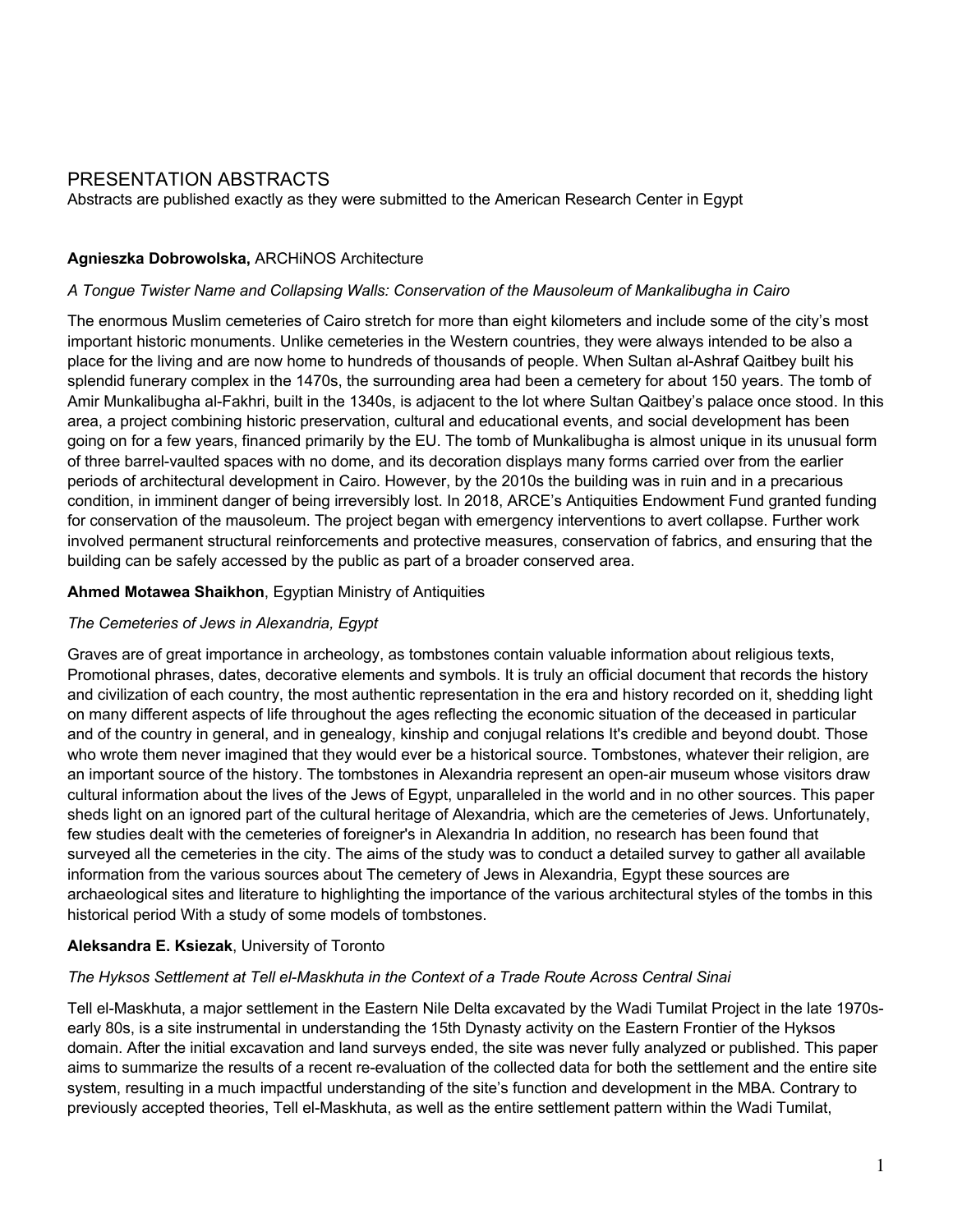exhibits evidence of being involved in the long-distance, over-land trade with both Southern and Northern Levant commencing at the Hyksos capital. If that is the case, the Wadi Tumilat must be considered as a significant southern corridor leading in and out of Egypt, and its settlements discussed in the light of the southern desert route traversing the Sinai Peninsula towards the Negev Desert and the Jordan Valley. Tell el-Maskhuta, due to its size and location, can be deemed a "gateway city" into the Wadi, and consequently into the apex of the Nile Delta. Its domination over the eastmost section of the Wadi and role in the carefully planned settlement pattern provides invaluable clues to the functioning and span of the 15th Dynasty economy and its contacts with neighbouring areas beyond the reach of the maritime trade.

# **Allison Hedges**, University of Maryland

## *Staging "Lamentations" and "Triumph": New Methods of Understanding Two Ancient Egyptian Dramatic Texts*

Due to the ephemeral nature of performance, material evidence for the content, context, and intention behind ancient Egyptian dramatic texts is extremely limited. What remains are the texts themselves, and iconographic evidence such as that found on the walls of the Temple of Horus at Edfu. There, illustrations of dramatic scenes appear in relief alongside the text of what translator H. W. Fairman entitled "The Triumph of Horus: An Ancient Egyptian Sacred Drama." Inscribed sometime during the second century BCE, the Edfu text refers to a dramatic reenactment of the battle between Horus and Seth for the Egyptian throne, a performance tradition attested more than fifteen hundred years earlier on the stelae of Ikhernofret and the pharaoh Neferhotep I. For this reason, Fairman and others have referred to "The Triumph of Horus" as the oldest play in the world, suggesting its potential as a significant contribution to the early theatre history canon. In December of 2019, theatre students at the University of Maryland performed a staging of "The Triumph of Horus" as well as another important dramatic text from the Late Period, "The Lamentations of Isis and Nephthys," as translated by R. O. Faulkner. The intention of this production was to determine if embodied practice could reveal new ways of understanding and transmitting knowledge about ancient Egyptian dramatic performance. This paper will discuss the development, rehearsal process, and outcome of this unique production, incorporating research methodology from the fields of theatre historiography and performance studies.

**Anna Serotta**, The Metropolitan Museum of Art; **Deborah Schorsch**, Objects Conservation / The Metropolitan Museum of Art

## *Painted Ladies of the Nile*

Broadband Multispectral Imaging (MSI) is a procedure applied to the technical study and documentation of works of art that employs selected ranges of wavelengths in the electromagnetic spectrum to extend the capabilities of the human eye. Using a modified DSLR camera and interchangeable filters with visible, ultraviolet and infrared light sources, MSI can provide a map of superficial characteristics, such as pigments (including underdrawings and ground layers), ancient and modern organic coatings, and surface topography. The resulting images and their interpretation, particularly when augmented by X-ray radiography and instrumental analysis, can provide a physical underpinning for art historical reconstruction. A recent application of this technique at The Metropolitan Museum of Art is the study of wooden female statues dating to the Middle and New Kingdoms, designed to make visible evidence of their clothing and jewelry heretofore unsubstantiated. This paper will present the MSI techniques applied to this investigation and preliminary observations relating to these well-adorned ladies.

## **Anne Austin**, University of Missouri - St. Louis

### *Recent Evidence for the Practice of Tattooing in Ancient Egypt*

Physical evidence for the practice of tattooing in ancient Egypt has been rarely attested. Egyptologists have identified tattoos on only a handful of mummies spanning Pharaonic Egypt's more than 3,000-year history. Textual evidence is virtually silent on the practice and art historical evidence is often ambiguous. In 2014, the mission of the Institut Français d'Archéologie Orientale (IFAO) identified an extensively tattooed mummy from the necropolis at Deir el-Medina, the community of the workmen who cut and decorated the New Kingdom's royal tombs. Since then, we have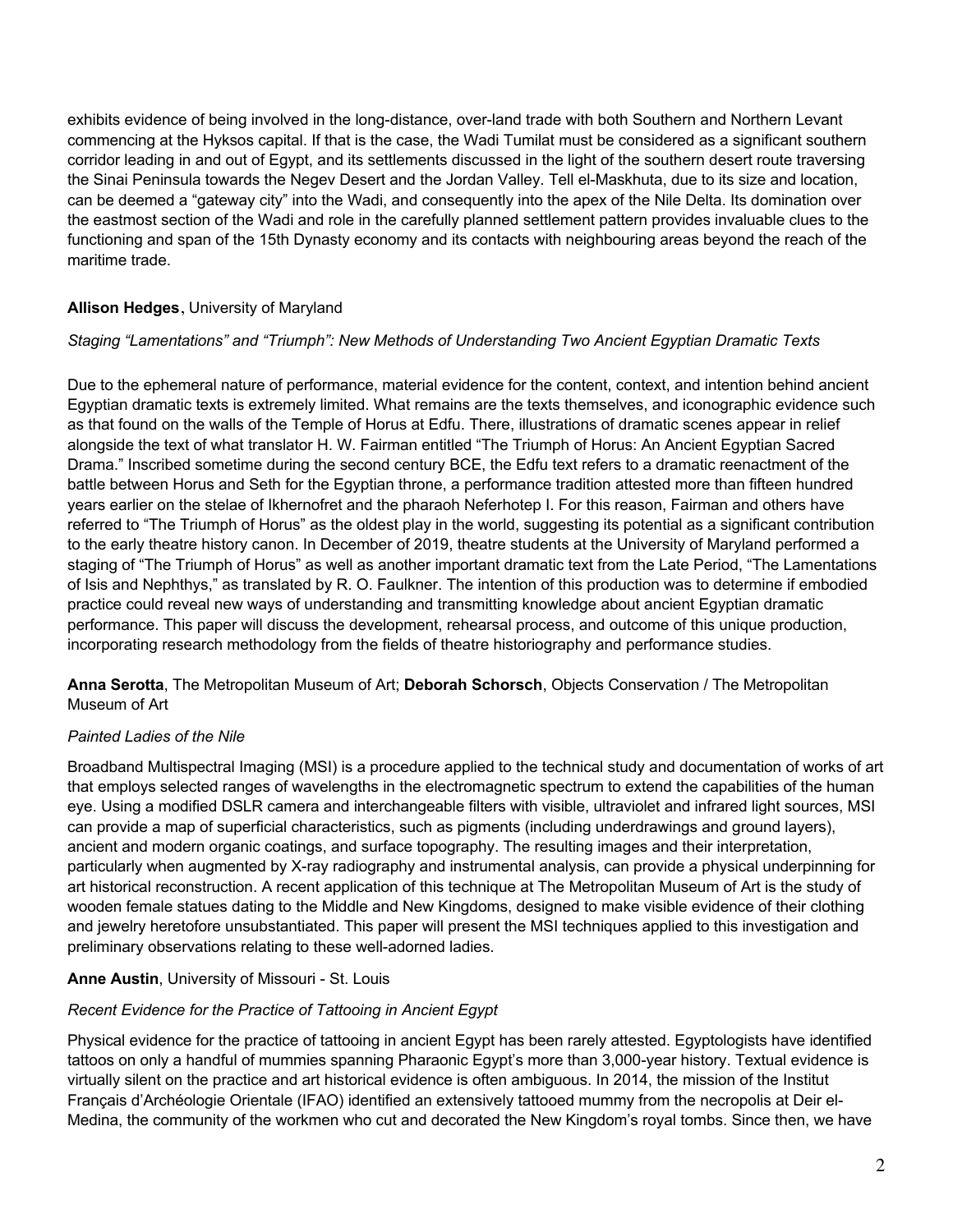identified several other individuals with tattoos among the many unpublished human remains at the site. This talk presents the most recent identifications of tattoos from the IFAO mission at Deir el-Medina's 2019 and 2020 field seasons. New tattoo identifications continue to rewrite our understanding of the roles, rules, and functions of tattoos in ancient Egypt. Additional tattoos found and analyzed during the 2016, 2019, and 2020 field seasons using infrared photography indicate that many more individuals were likely tattooed at Deir el-Medina. Additionally, the designs and placement of tattoos varied broadly. Coalescing the physical and art historical evidence, this talk offers some of the most comprehensive evidence we have to date on the practice of tattooing in ancient Egypt.

### **Annissa Malvoisin**, University of Toronto

### *Geometry and Giraffes: The Cultural and Geographical Landscape of Meroitic Pottery*

Despite being commonly overshadowed by their ancient Egyptian neighbors, the ancient Nubian civilization of Sudan managed to solidify its cultural influence on the medieval world stage. The ceramic traditions of the Nubians, especially their thin-walled decorated vessels classified as fineware, is a primary marker for what became the third great Nubian cultural phase: the Meroitic Period (200 B.C. – 400 A.D). The movement of Meroitic fineware along the middle Nile Valley is evidenced by its discovery at several archeological sites within the Meroitic Empire. I have discovered strong evidence for its wider distribution within west and central African states during the 1st century A.D., and even bearing striking decorative similarities to pottery from Megiddo in the Near East. Despite these signs of widespread trade, the vast majority of studies conducted on Meroitic pottery halts at local distribution and trade with Egypt. Focusing on the archaeological data that has been collected at central Nubian sites where pottery production had become specialized based on common manufacturing processes, decorative techniques and vessel shapes, this paper employs a framework centered on continuity and change to analyze these typologies that adapt overtime and across geographical areas. Trade routes are cross-referenced with the movement of the specialized pottery to investigate medieval African trade systems. The shared pottery manufacturing processes that existed between Nubia and other African states via trade reveal that the Nubian civilization, which still exists as an indigenous community in North Sudan, was a dynamic global power at the turning point of medieval African commerce.

### **Asmaa Alieldin Ali Abdelfattah**, Cairo University, Egypt

### *The Composite Iconography of the Funerary Papyri of the 21st Dynasty*

In the New Kingdom, The Scenes of Netherworld Books have been extensively and completely applied to the sufficient space on the decorated walls of the royal tombs in the Valley of the Kings. However, by the 21st dynasty, the cliff walls of royal cache (TT320) and Bab el-Gasus cache were left not decorated, instead that these religious scenes were applied on the funerary equipment (the funerary papyri and the anthropoid coffins). In the New Kingdom, The Scenes of Netherworld Books have been extensively and completely applied to the sufficient space on the decorated walls of the royal tombs in the Valley of the Kings. However, by the 21st dynasty, the cliff walls of royal cache (TT320) and Bab el-Gasus cache were left not decorated, instead that these religious scenes were applied on the funerary equipment (the funerary papyri and the anthropoid coffins).

Due to the limited spaces on the papyri, the religious scenes had to be abridged and greatly reduced, combined with other religious motifs, resulted in producing new types of decorated funerary papyri with composite iconography for the cosmology and the underworld depictions. This paper presents a comparative analysis of various and evolved iconography of the afterlife on the papyri of the Theban Priests and Priestesses of Amun. These papyri housed in the storage rooms of Cairo Museum and have never been studied or published before. This research investigates the concepts behind these illustrations, not only by focusing on the study and the interpretation of these new complex iconographic compositions on the papyri, but also by tracing its artistic evolution and characteristics from its origins during the new kingdom till its transfer to the much smaller surfaces on the papyri of the 21st dynasty.

Finally, these depictions are the personification of the solar cycle and point to the daily regeneration of sun god, where the deceased hopes to accompany him in his ongoing revival for guaranteeing his rejuvenation each day.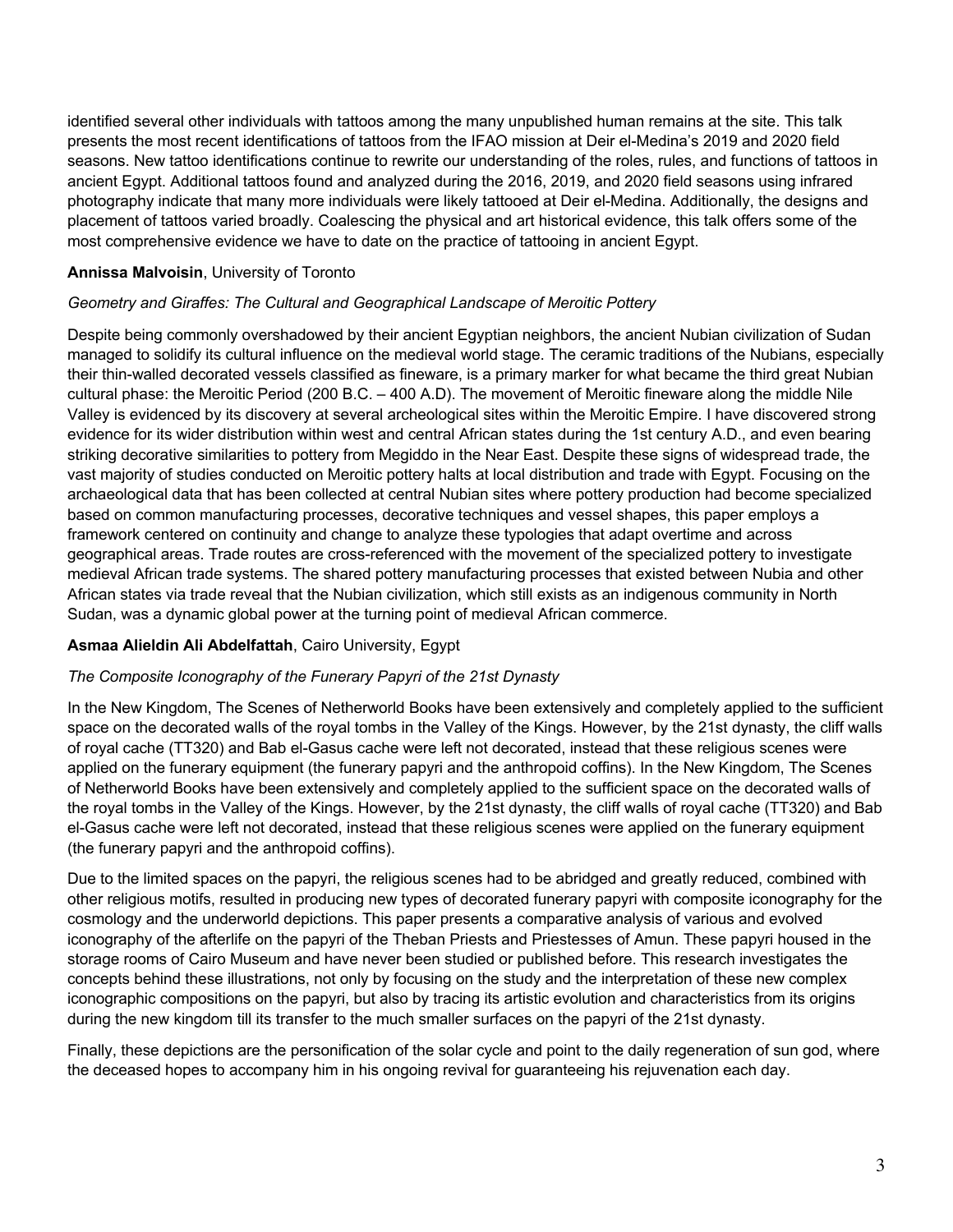### **Aurore Motte**, Brown University

#### *Songs,Speeches, and Captions in Ancient Egyptian Tombs*

This paper will present part of my PhD research results, focus of which was the speech captions (the so-called 'Reden und Rufe') in the private tombs from the Old Kingdom to the Late Period. It will explore the layout and the mise-entexte of these captions added in the so-called daily-life scenes in private tombs, with insight on paratextual marks. This concept of paratextuality, coined by Gérard Genette in 1987, was rarely applied to ancient Egyptian texts (mostly papyri and ostraca) until quite recently, although it is a fruitful material in this regard. This corpus of texts, embodied in a monumental context, reveals just as much potential. Such formal means are highly indicative for a better understanding of the material textual culture as well as the categorization of these captions as a textual genre per se. This paper will accordingly show, from an emic perspective, several means used by the Egyptian scribes to formally distinguish these speeches from other captions and inscriptions displayed in private tombs. After a short presentation of the most common layouts and the pregnant texte-image relationship, I will turn my attention to the mise-en-texte and trace back the appearance of discursive marks in Old Kingdom mastaba as first evidence of paratextuality. I will then discuss further paratextual means, from the Old Kingdom to the New Kingdom, which were used to indicate the discursive nature of some captions.

#### **Benson Harer***,* California State University, San Bernardino

#### *Forensic Archaeology to Find the Murderer of Ramses III*

The murder of Ramses III was done through a well-documented conspiracy orchestrated by his wife Queen Tiyea in an aborted attempt to put her son Pentawere on the throne. Recent DNA studies have shown that the enigmatic mummy labelled Unknown Man E from the Dier el Bahri find of 181 is the son of Ramses III. The anomalies of his mummification and burial have led many to suspect that Unknown Ma n E is Pentawere. The Niagara Falls museum acquired nine mummies from Egypt around 1860. It is probable that at least two of them came from the Abd el Rasool family in Luxor, who mined that Dier el Bahri hoard. All nine were sold after the Niagara Falls Museum closed in 1999. One has subsequently been identified as royal, possibly Ramses I. Beside him for 140+ years lay the mummy known as the Braided Hair Lady. Analysis of her coffin and her mummy show that her burial was almost identical to that of Unknown Man E. Her mummy now resides in the Museum of World Wonders in Wichita, Kansas, where I was privileged to examine it. Efforts to analyze her DNA in 2003 were unproductive. New, advanced techniques have since been refined so that it may be possible to do analysis of some available muscle tissue and a broken tooth. If that shows the Braided Hair Lady is the mother of Unknown Man E, it would be compelling evidence that he is Pentawere and she is Queen Tiye.

### **Bianca Grier**, University of Toronto

#### *Medical Access in Deir el-Medina*

The village of Deir el-Medina (18th-20th Dynasties, New Kingdom) housed the royal tomb builders and was located near the necropolis of Thebes on the West bank of the Nile. Many surviving sources found at this site contain official records outlining: lists of goods, wages and personnel. Other sources found at Deir el-Medina include a wealth of manuscripts created by the villagers revealing aspects of everyday life that not only include wages but also various benefits, that were provided by the Pharaoh. These documents also reveal that medical access was available for workers and their families within the village included in these benefits. At different times, a physician (swnw, a title given to a secular healer) or a scorpion charmer (xrp-srq.t, a title given to a healer with some religious overtones) lived in the village and cared for the workers and their families. These types of healers are part of a medical tradition I call "formal medicine" (medical treatment, practiced by a person with formal training and/or by a person with a title). Though official records are the predominate sources attesting to formal medicine present in the village, nevertheless, other primary sources, mainly letters, discuss "informal medicine," (medical treatment or advice given by persons who are not formally trained or do not have a title). Based upon these varied source materials, this paper will illustrate how medical access was disseminated within the village of Deir el-Medina.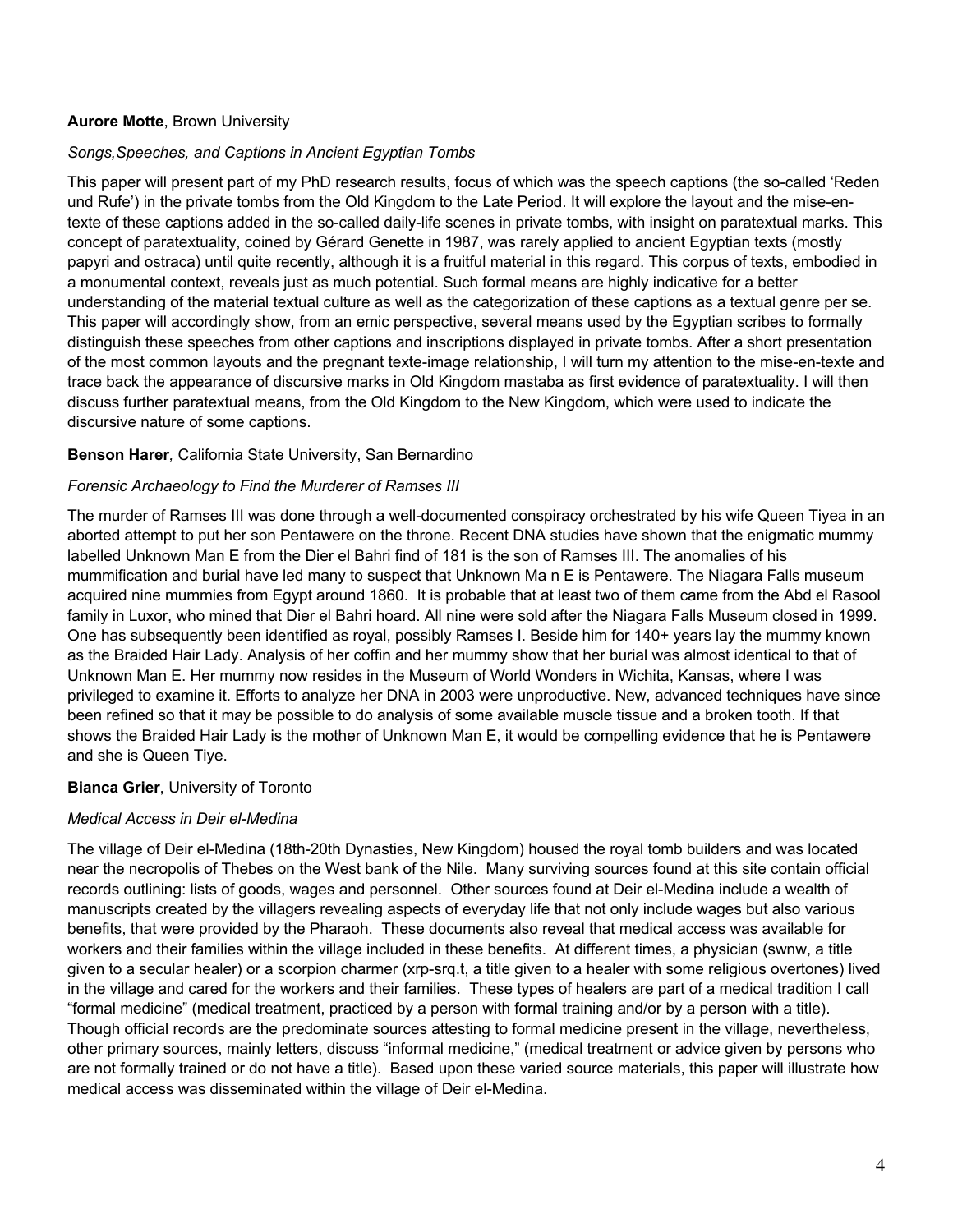### **Carla Gabriella Mesa Guzzo,** University of Toronto

### *"Amazement of His Beauty in Every Body": The Language of Amarna Period Royal Display*

The program of display employed by New Kingdom monarchs ranged from demonstrations of the king's martial prowess to official appearances within the palace. Rather than being merely a medium thorough which the king could disseminate a propagandistic message, these activities also served as a powerful means by which he could enact his cosmic role as ruler. While archaeological and iconographic materials offer a great deal of insight into the venues for and logistics of this kind of royal pageantry, the language used to describe such events may provide the keenest insight into the intentions of those devising this program of display, and how those witnessing such acts were expected to respond. Royal display was in use throughout the New Kingdom and beyond, but pertinent written sources from the Amarna Period are especially abundant. Thus, while the unique aspects of this era must be kept in mind, the Amarna Period is a particularly suitable place to begin investigations into the language used to discuss royal pageantry. Royal displays were performances devised to engage the physical senses in order to bring about an emotional response. The specific impact of any given display would have varied according to the audience(s) to which it was directed. By looking at the use and occurrence of terms relating to display in royal and elite texts, this paper will explore the variety of ways in which such acts were conceptualized and experienced (or intended to be experienced) during the Amarna Period.

### **Corina Rogge,** The Museum of Fine Arts Houston; **Caroline R. Cartwright**, The British Museum

#### *Facing the facts: Fayum portrait forgeries*

Fayum mummy portraits dating from 1st-3rd century C.E., when Egypt was a province of Imperial Rome, are among the most engaging artworks of the ancient world. The naturalism and conveyed sense of personality of the sitter evokes a sense of communication across the centuries, and it is no wonder that they are sought after items for museum collections. As with any valued antiquity, demand far outpaces supply and so these items are prime candidates for forgers. Technical analysis of seven Fayum portraits held by the Museum of Fine Arts, Houston and the Menil Collection, as part of the Ancient Panel Paintings: Examination, Analysis and Research project (APPEAR), unambiguously identified/revealed two modern forgeries. Stylistic analyses had previously cast doubt on the authenticity of these two paintings, but the detection of anachronistic woods and modern materials from all paint levels clearly showed that these were not simply heavily restored objects or pastiches, putting the 'final nail in the coffin'. The two forgeries show very different levels of sophistication in terms of materials and methods of paint application and so help inform the field as to the range of forgery types that might be encountered. They also serve as excellent education tools to explain how conservation science works and showcase the value of scientific analysis of cultural heritage objects.

#### **D. J. Ian Begg,** Trent University

### *A Pan Flute from Egypt*

Despite countless references to Pan flutes in Greek and Roman texts and imagery, few remains have ever been found. There is so far no evidence for the use of the Greek syrinx in Egypt until they were introduced in Alexandria under the Ptolemies. At the Museum of the University of Padua, however, a rare complete Pan flute was recently rediscovered among the materials sent to Carlo Anti in Padua by Gilbert Bagnani from the excavations at Tebtunis in Egypt during the 1930s. Its provenance has been investigated through analysis of the archival documentation in Anti and Bagnani's archives. It is one of the best preserved ancient Pan pipes in the world, consisting of 14 reeds of different lengths held together by cords and a natural binder. C14 analysis dates the artefact to the Byzantine/Coptic period in Egypt. A set of non-invasive analyses were conducted on the syrinx, which were based on 3D CT scanning and materials chemistry. Using the available measurements, a preliminary analysis of the instrument's tuning was conducted. Applying theories of ancient Greek music has facilitated the replication of the sounds. Finally an interactive museum installation at Padua has been conceived and created to display the sounds of a virtual Pan flute to museum attendees. An attempt will be made to bring the ancient artefact back to life by reproducing the replicated sounds of these pipes so that we might hear what Egyptians, Greeks and Romans heard in Alexandria centuries earlier.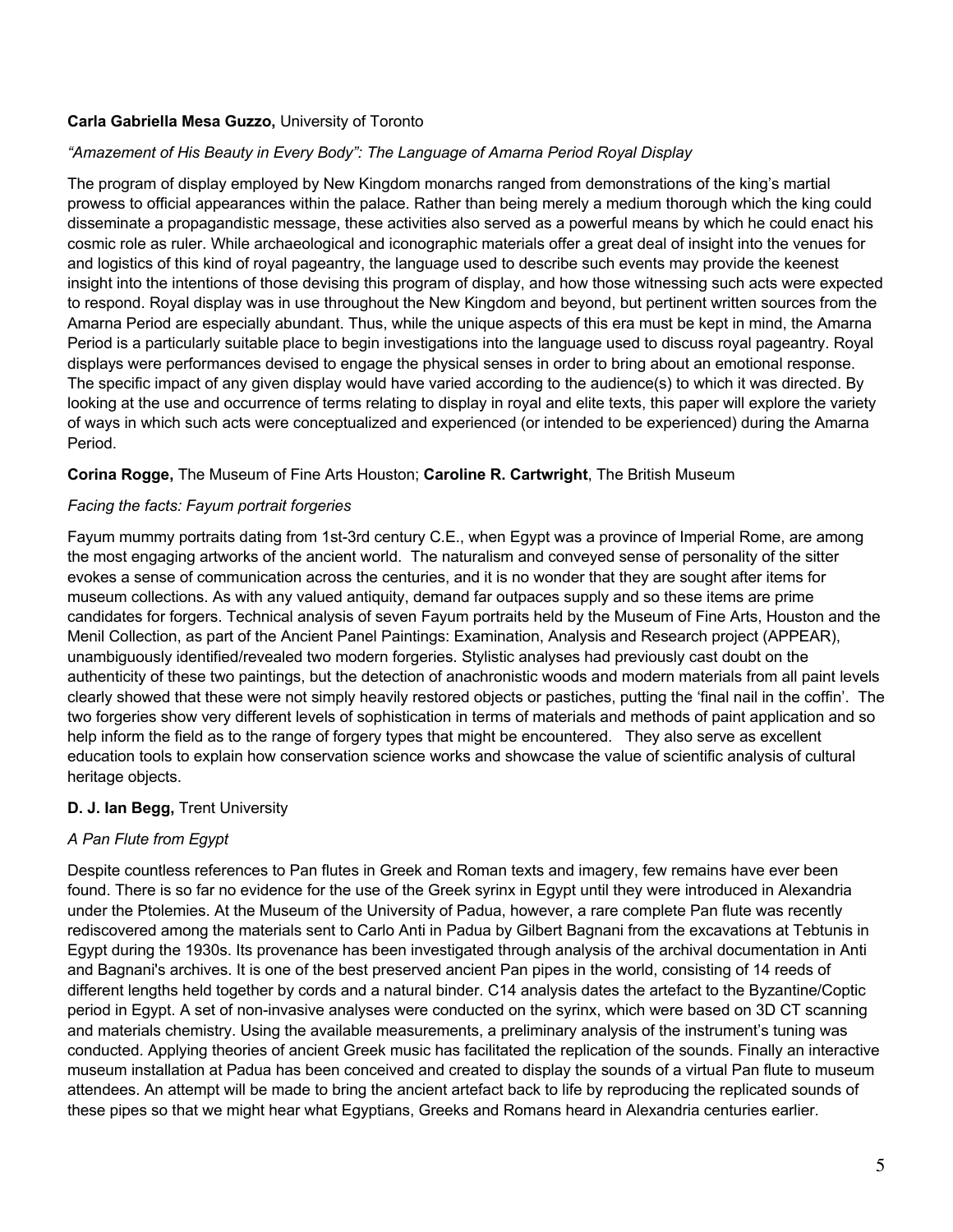### **Danielle O Phelps**, School of Anthropology, University of Arizona

#### *Intentionally Forgetting the Amarna Royal Family—Inalienable Artifacts Amongst Tutankhamun's Burial Assemblage*

Tutankhamun, one of the last kings of the Eighteenth Dynasty of ancient Egypt (circa 1330-1323 BCE), was buried in KV 62, one of the most intact royal tombs ever discovered in the Valley of the Kings. His burial assemblage contains many of the typical artifacts found in Egyptian mortuary practices. However, three groups are atypical: childhood mementos, heirloom, and artifacts with the names of Tutankhamun's immediate family members. The purpose of their inclusion in the tomb is unknown. This presentation will examine the atypical artifacts through the utilization of statistical analyses and the anthropological theories of memory works and secrecy to suggest that they are inalienable objects. They are a part of Tutankhamun's burial assemblage because of their connections to the tumultuous Amarna period. They could not be destroyed and were instead deposited in Tutankhamun's tomb as a means to intentionally forget the royal Amarna family and the Amarna period.

### **Elizabeth Minor**, Wellesley College

#### *Continuity of Kerma Religion: Rams, Lions, and Winged Hippopotami and Giraffes in Classic Kerma Contexts*

An analysis of key elements of Classic Kerman religious imagery can provide suggestions of possible precursors for some aspects of Napatan and Meroitic religion. The connections between Kerman and later Kushite cultural practices are difficult to determine with certainty, however, exploring the Kerman use of indigenous animal forms does reveal concentrations of religious emphases that may have echoes in later Kushite religion. This paper will also address the use of lions, hippopotami, and the Kerman emphasis on flying animal deities. Evidence for a ram deity in early Nubian cultures is widespread, and by the Classic Kerma Period rams and ram horn imagery were included in royal sculpture, mortuary sacrifices, and at least one high-status woman's headdress. The link between this deity and later forms of Amun as a ram will continue to be debated. Lions similarly spanned royal and elite Kerman use, with faience tile lions leading into the royal Funerary Chapel KII and other royal sculpture. The importance of lions in Kushite religion comes to a peak in the Meroitic Period with the worship of Apedemak. An adapted Kerman form of the Egyptian hippopotamus goddess Taweret was featured on funerary beds, some known to be for women. By the last generation of the Classic Kerma Period, Taweret and giraffes were transformed into fantastical winged forms. The transformation of Egyptian deities into winged forms is prevalent in Napatan faience amulets. Underlying religious commonalities and themes can help highlight the long-term continuities in Nubian religion and cultural practices.

#### **Eltoukhy Kamal Ahmed; Mohamed Abdel-rahman; Moamen Othman,** Ministry of Tourism and Antiquities

### *Fayum Mummy Portraits of Egyptian Museum Database (FMP-EMD) Archaeometry, Condition Map*

This contribution presents preliminary database of mummy portraits classified according archaeological/historical data; this is a running database numbered in order chronology, provenance, construction of the portraits also Condition Assessments undertaken of the collection, different analytical techniques, treatment, used materials for conservation, have been performed to characterize pigments, grounds, and binding media used. indeed, showed among them to be structurally unstable with: mobile splits in the original panels; areas of delimitation and areas of raised and flaking paint.

This contribution presents preliminary different investigation have been performed to characterize Fayum mummy portraits which found at the Egyptian Museum using multi analytical methods; digital photography, multi spectral imaging (MSI), (pXRF), and x-ray radiography indeed, Reflectance Transformation Imaging (RTI); have been performed to characterize pigments, grounds, and identification of protein binding media using analysis by Gas Chromatography-Mass Spectrometry (GC-MS), FT-IR results used in Fayum portraits; The Encaustic Painting technique encaustic media, tempera media, mixed tempera, finally, identify wooden support.The preliminary Database is used to collect, organize all data, reduce the useless data, increase consistency and improve data integrity. (FMP-EMD) can be extremely important tools for managing large amounts of data.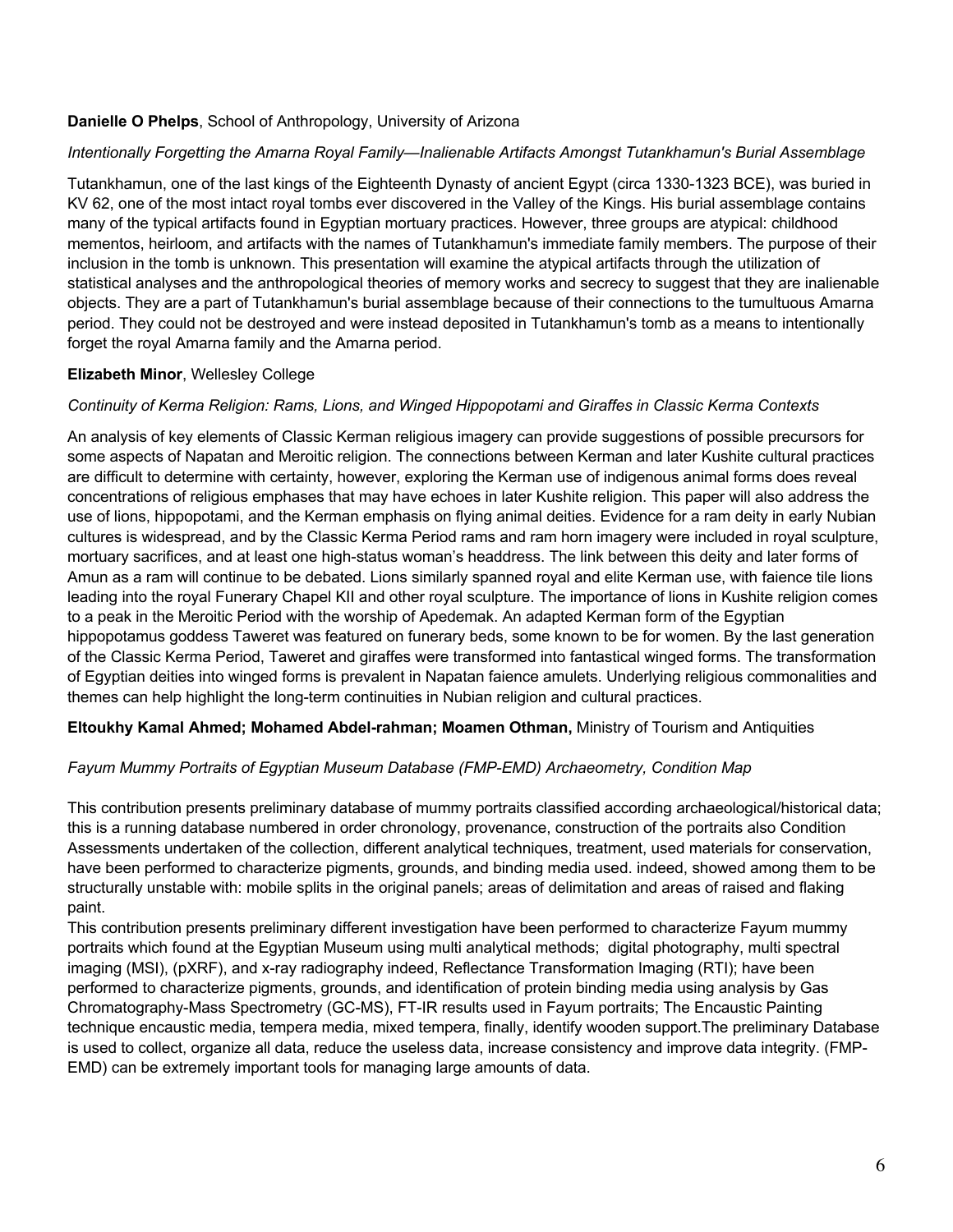### **Emily Grace Smith-Sangster**, Princeton University

#### *Crutched Pharaoh, Seated Hunter: An Analysis of Artistic "Portrayals" of Tutankhamun's Disabilities*

Academic and popular sources alike regularly refer to Tutankhamun as 'disabled' at the time of his death, citing artistic representations from the items in his tomb to back up such claims. This group of objects has been said to depict the young king seated while hunting and using a staff as a 'walking aid' which seems to specifically highlight the presence of a leg-based disability. This narrative of the image depicting the truth of Tutankhamun's physical condition has publicly become accepted as 'fact' with images of the seated king even being used in the touring exhibit "Tutankhamun: Treasures of the Golden Pharaoh" to suggest Tutankhamun's 'fragile constitution.' A comparison of these depictions to historical representations of kings hunting and using staffs of authority, however, suggest that these depictions of Tutankhamun were part of a traditional iconography utilized by Tutankhamun's artists, not to highlight his unique features, but instead to situate his image within the artwork of kings of the Old, Middle, and New Kingdoms. This study, thus, works to dispel the pervasive myth of an artistically disabled Tutankhamun while providing a basis for understanding the true nature of the representation of disability in Egyptian art. Further, this work urges Egyptologists to avoid relying on physical remains to 'decipher' mortuary artwork. Such a change in method can only lead to a better understanding of the purpose of the body as depicted within the mortuary context and its role as separate but complementary to the physical body in New Kingdom thought.

### **Federico Zangani**, Brown University

#### *Pharaonic Administration and Intelligence at The Frontier of The Egyptian Empire: The Case-Study of Kumidi*

Following the Levantine campaigns of the early 18th Dynasty, the wealthy town of Kumidi (present-day Kamid el-Loz, Lebanon) became a center of the Egyptian imperial administration in Syria-Palestine, as is documented by the presence of a governmental official, usually designated with the generic term of rabû ('the great one') in cuneiform sources, during the reigns of Amenhotep III and Akhenaten. This paper sets out to analyze the evidence from the Egyptian inscriptions, the Amarna letters, and the archive of cuneiform tablets discovered at Kamid el-Loz to investigate the strategic significance of this town to the functioning of the Egyptian empire in Syria-Palestine. It appears that the rabû of Kumidi acted as an intermediary between the pharaonic court and the local centers of power, with jurisdiction over an area stretching from Damascus and Qadesh to the Mediterranean coast. His role entailed not only the protection and security of the territories within the Egyptian sphere of influence, but also "intelligence" data gathering for the pharaonic court: both the Amarna letters and the Kumidi texts indicate that the local rulers constantly supplied him with first-hand information about security threats and shifting alliances, and the Egyptian administration must have relied upon this kind of knowledge for the successful planning of its imperial strategy in Syria-Palestine. Finally, these depictions are the personification of the solar cycle and point to the daily regeneration of sun god, where the deceased hopes to accompany him in his ongoing revival for guaranteeing his rejuvenation each day.

#### **Florence Friedman**, Brown University, Dept of Egyptology and Assyriology

#### *Damage on the Menkaure Dyad and What it May Mean*

Discussions of one of the most famous statues of antiquity, the Menkaure dyad (MFA, Boston 11.1738), do not typically focus on the statue's damage, minor as it is, nor on what that damage might mean. Reisner found the work, unfinished and uninscribed, in the king's valley temple, standing in a hole, which, as Mark Lehner and the AERA team now show, was not Reisner's so-called thieves' hole, but an older, deeper hole to the east. Reisner suggested the statue, found upright and leaning against a core block, had been thrown into the hole by Arab treasure seekers. But at almost 1500 lbs., 2/3 life-size and showing very little damage, this was not a statue thrown anywhere. And given the almost pristine condition of the figures, it was not mishandled by anyone, much less robbers. Nonetheless, there is some damage on the beard and the base, and that small amount of damage is worth looking at. The beard has not a chip, as Reisner described in his diary, but a break, as photos show; and the base has serious damage on three corners. This paper will look at the damage on the beard and the base, suggesting when that damage might have occurred, and what its chronology might mean for understanding the use and cultic significance of the dyad. Florence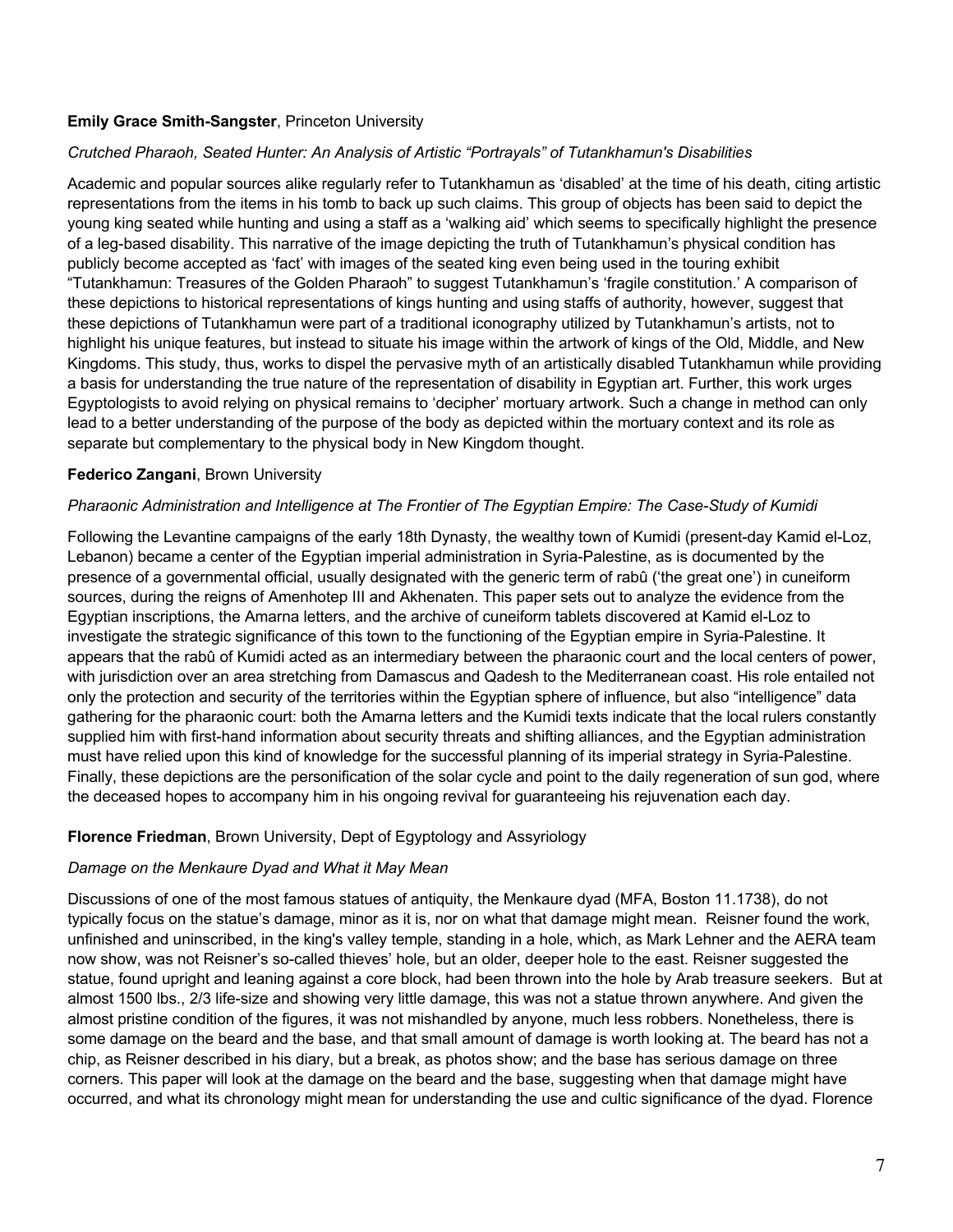Dunn Friedman Visiting Scholar, Department of Egyptology and Assyriology, Brown University*.*

### **Francesco Tiradritti**, Associazione Culturale per lo Studio dell'Egitto e del Sudan

### *Latest News from the Cenotaph of Harwa, Luxor*

The Cenotaph of Harwa (end of the 8th – beginning of the 7th century BC) has been excavated for more than twenty years by the Italian Archaeological Mission to Luxor (MAIL). It can be considered a key-monument to understand the moment in which the Kushite pharaohs of the 25th Dynasty took firm hold of Thebes. Its amazing and delicate decoration is a striking example of the so-called "Pharaonic Renaissance", an epoch of renewed material and cultural wealth in which the Egyptian art took inspiration from its roots while looking for innovative solutions, exactly like in the Italian Renaissance. The scientific results gotten by the MAIL in these years brought to a better knowledge of the Cenotaph of Harwa but of its history and of that of the Theban necropolis too. Excavations had the result to uncover an unique archaeological phase documenting the Plague of Cyprian, an epidemic that scourged the Roman Empire in the middle of the 3rd century AD. In the last five years the activities of the MAIL in the Cenotaph of Harwa were mainly devoted to restoration and documentation. That was also possible thank to the Antiquities Endowment Fund grant received by the American Research Center in Egypt for the Conservation of the courtyard of the Cenotaph of Harwa.

### **Heather Lee McCarthy**, New York University Epigraphical Expedition to the Ramesses II Temple at Abydos

### *The Book of the Dead at Deir el-Medina: Preliminary Observations and Findings*

The early Ramesside period was a time of tremendous innovation that impacted religion, art, and the ideology of kingship and queenship. The funerary realm was one of the settings for this upsurge of new ideas, and sweeping changes were brought to bear on royal and non-royal tombs alike. Perhaps the most dramatic changes concerned the burials of Ramesside royal women, who, from the start of Dynasty 19, were interred in a separate, discrete necropolis specifically re-purposed for royal women and now called the Valley of the Queens. These royal women's tombs were larger and more elaborately decorated than those of their 18th Dynasty predecessors. In the early 19th Dynasty, new decorative schemes were developed for Ramesside royal women's tombs, including the creation of new Book of the Dead vignettes and new arrangements of pre-existing vignettes. The design of these decorative schemes impacted the iconographic tradition of the Deir el-Medina villagers who cut and decorated these tombs. The purpose of this paper is to present an overview of my work in progress investigating the role of Ramesside royal women's tombs as loci of religious, iconographic, and artistic innovation and the paths of transmission from queens' tombs to Deir el-Medina private tombs. I will discuss my preliminary observations and findings concerning the usage of Book of the Dead scenes gleaned from my examination and photographic documentation of selected Deir el-Medina tombs during my 2019 field research season in Egypt, which I conducted as an ARCE postdoctoral fellow.

### **Janice Kamrin**, The Metropolitan Museum of Art; **Anna Serotta**, The Metropolitan Museum of Art; **Vera Rondano**, The Metropolitan Museum of Art; **Chantal Stein**, Metropolitan Museum of Art

### *Ankhshepenwepet, Singer of the Residence of Amun (Tomb MMA 56)*

During its 1923-24 season, The Egyptian Expedition of The Metropolitan Museum of Art to Deir el-Bahri, under the direction of Herbert Winlock, discovered a small tomb cut into the bedrock at the base of the northern enclosure wall of the Hatshepsut complex. The tomb contained the burial of a Singer of the Residence of Amun named Ankhshepenwepet, dating to the late 25th - early 26th Dynasty. The coffins had been rifled and the mummy taken away but what remained, most of which was granted to The Met through partage, provides an excellent opportunity to study tomb group from this period. The authors will discuss Ankhshepenwepet's equipment from several perspectives, presenting ideas about the style, function, construction, and economic value of this assemblage.

## **Jennifer Miyuki Babcock,** Fashion Institute of Technology, SUNY

*Between Anthropomorphism and Zoomorphism: The Iconography of Divine Beings from Deir el-Medina*

A group of New Kingdom ostraca and papyri believed to be from Deir el-Medina includes images of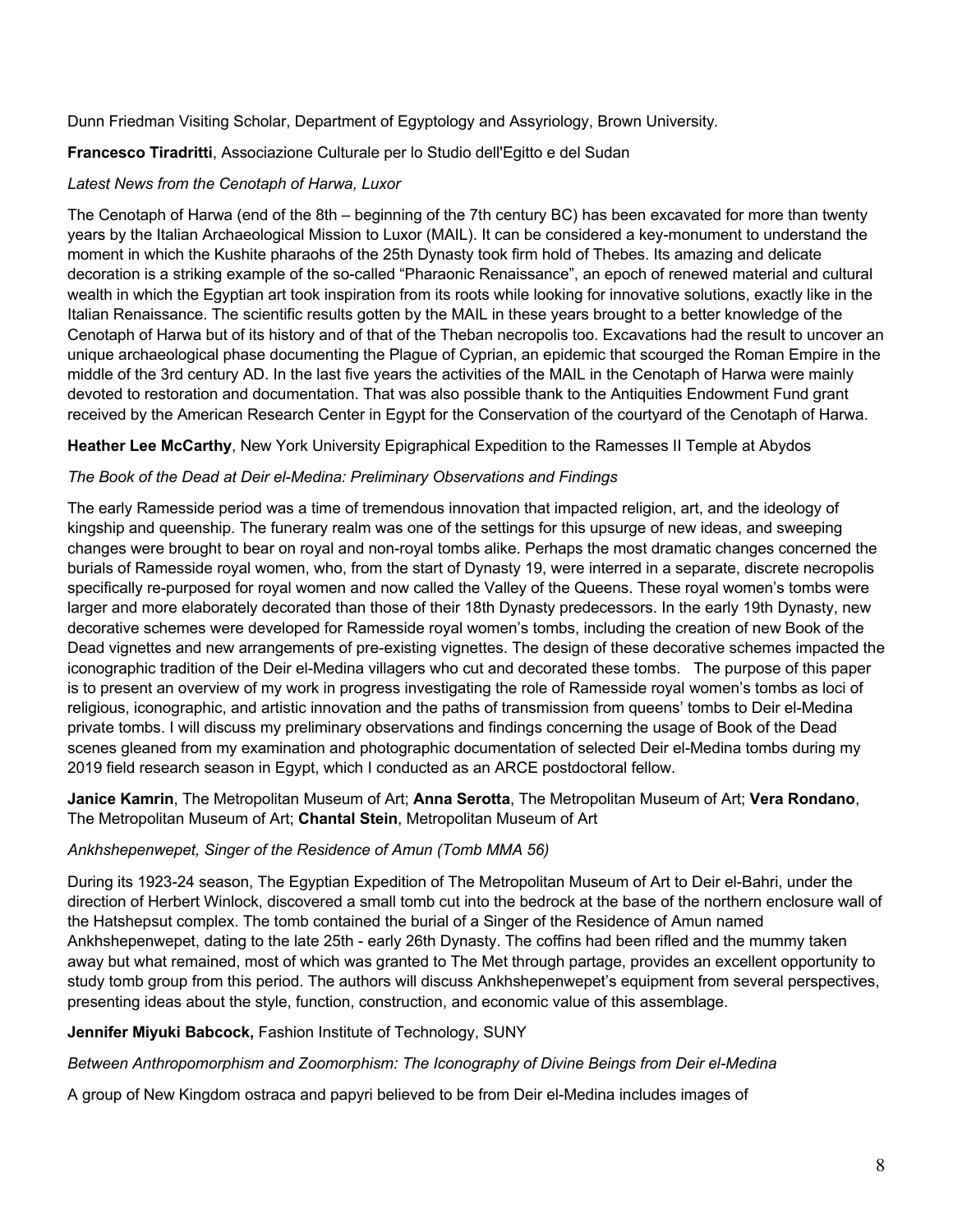anthropomorphized animals that have clear compositional and thematic parallels to images found in Theban tombs. However, there have been no attempts to compare the methods of anthropomorphism in the ostraca and papyri and in the tombs at Deir el-Medina The most notable case of anthropomorphism in the Deir el-Medina tombs is the "Great Cat," the manifestation of the Eye of Ra. The cat is depicted naturalistically, except that it is wielding a knife. Interestingly, one ostracon from Berlin (Inv. –Nr 21443) also shows a cat with the same subtle use of anthropomorphism, in contrast to the other ostraca and papyri, in which animals are walking upright and dressed. The cat in the Berlin ostracon is identified as the goddess Tefnut, and is believed to be an illustration of the "Distant Goddess Myth," in which the god Thoth convinces Tefnut to return to Egypt by telling her animal fables. The fact that this cat represents a goddess, and is more stylistically similar to the images of Eye-of-Ra cats found in the Deir el-Medina tombs, would explain why it does not show anthropomorphism in the same way as animals seen in ostraca and papyri, in which the animals are intended to represent common and elite Egyptians. This paper will outline different types of anthropomorphism used at Deir el-Medina, which may shed light on how the ancient Egyptians looked at and represented their deities.

### **Jing Wen**, Tsinghua University

### *The SN-DT Problem Revisited*

This study examines the term sn-Dt "brother of the funerary estate" that appears in the inscriptions in Egypt's elite tombs of the Fifth and the Sixth Dynasties through an investigation into the iconography of fifty-seven examples of tombs containing individual figures bearing this designation. These examples reveal some essential aspects of the term. A sn-Dt could be both man and woman. It could be a real brother or sister, or even the wife of the tomb owner. No example of a husband being the sn-Dt of his wife. Other kinship terms attached with Dt is msw "children" and a single example of a mwt-Dt. An analysis of the relief of Wekhem-ka's tomb at Giza indicates that the msw-Dt may have been children of a sn-Dt. Furthermore, the designation sn-Dt does not reflect its bearer's social status. People acquired it when they were still alive. The sn-Dt could also be a ka-priest at the same time and appears among the offering bearers depicted on chapel walls. A sn-Dt may follow the sons or even precede them to occupy the initial position in a sequence of offering bearers. He or she may also be responsible for the reallocation of offerings. In conclusion, the sn-Dt may have been an individual to provide offerings in return for a certain amount of land but remained independent from other family members. It integrates socially related individuals into one's family with a metaphorical kinship of siblinghood to take part in the funerary cult.

### **JJ Shirley**, Journal of Egyptian History/JARCE/Chapters Council

### *Defining the xA n TAty*

Discussions of the vizier in ancient Egypt have most often centered on the duties and responsibilities of the officeholder and the vizier's power vis-à-vis the king. Less often has the conversation turned to the actual place in which the vizier conducted his work. His xA n TAty, or "office" of the vizier. In fact, there are very few textual mentions of the vizier's office, and even fewer depictions of it. This paper will attempt to shed some light on where this important administrative building might have resided, and what its location relative to the king's palace relays about the office and office-holder.

### **John Gee**, Brigham Young University

### *Testing Linguistic Dating*

Use of linguistic dating of literary texts has long been used in Egyptology, with arguments going back to Adolf Erman and Kurt Sethe. A recent (and hefty) book on the subject also advocates for the use of linguistic dating. Although this means of dating texts has long been advocated, it has not necessarily been tested. Will the method work if the text has been deliberately updated? Will the method work after the text has been consciously edited? (For example, can one tell if a reworked Pyramid Text is ancient without an Old Kingdom manuscript?) Can deliberately archaizing texts fool the linguistic dating process? (E.g., if the Shabako Stone is an archaizing text can linguistic dating tell?) I propose to examine these questions by looking at a text that has a long textual history and that has been updated during that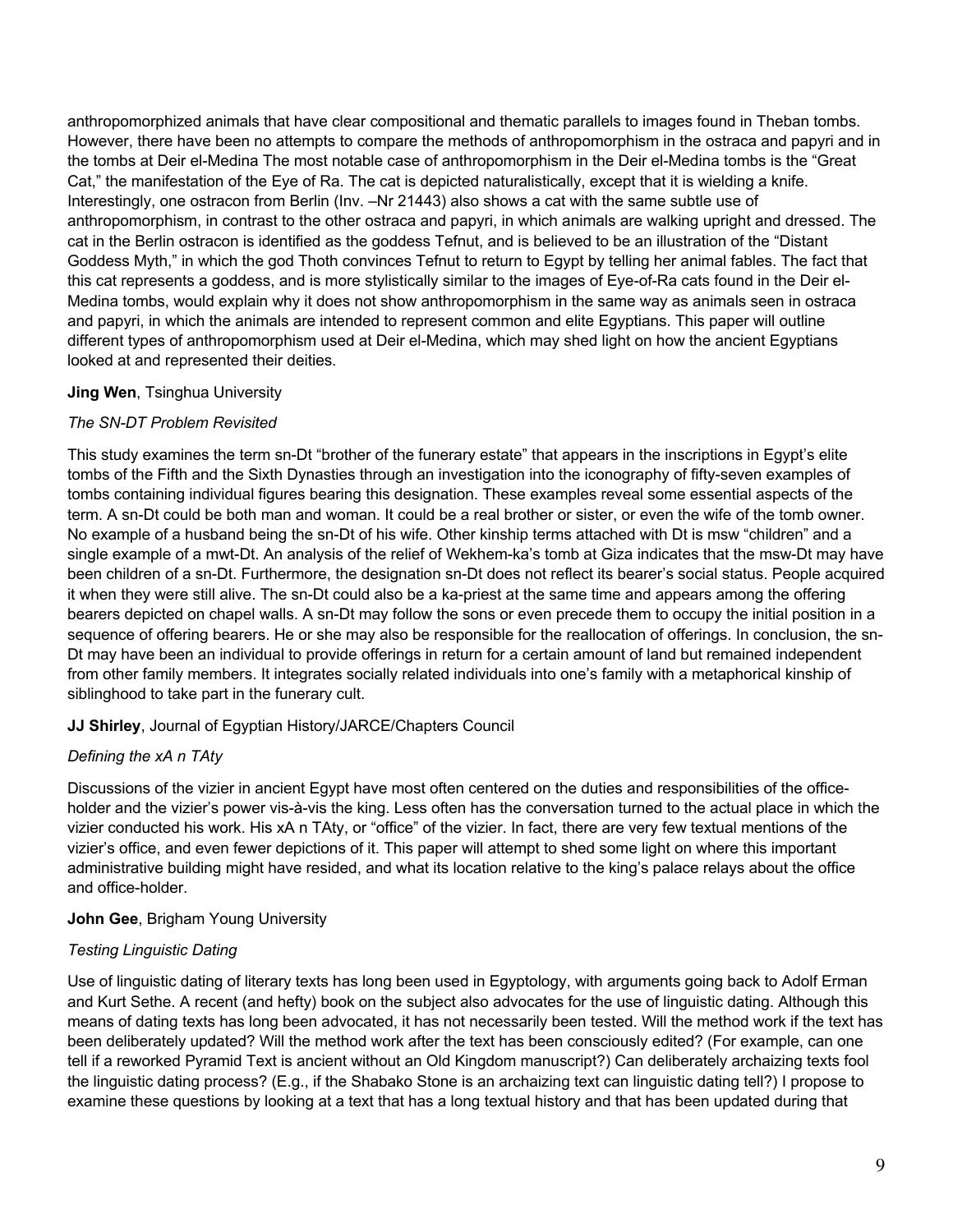history. This should help clarify which, if any, criteria are helpful in dating a text linguistically and whether linguistic dating can actually give the correct date of a text.

## **John Shearman**, American Research Center in Egypt

## *Preservation of Jewish Heritage in Egypt - Bassatine Cemeteries*

ARCE was awarded the 2019 U.S. Ambassadors Fund for Cultural Preservation (AFCP) based upon our proposal to document, clean up and preserve as much as possible several cemeteries associated with the extensive Bassatine cemetery located between the center of Cairo and the suburb of Maadi. Bassatine is the second oldest Jewish cemetery in the world. The presentation will review the ongoing work being focused on the Leishaa and Rav Haim Capusi cemeteries that started in December 2019 and will be completed in June 2020. The work is focused on documentation (including survey work) and cleanup of extensive on-site debris. The scope also includes stone conservation, signage and security lighting.

### **Karen (Maggie) Bryson,** Johns Hopkins University

### *Art and History in the New Kingdom: A 3D View*

In recent years, digital 3D imaging has surged in popularity among scholars in a variety of cultural heritage disciplines. It offers exciting possibilities not only for recording and presenting ancient sites and objects, but also for reconstructing, re-imagining, and experiencing the past. In many ways, however, the real potential of 3D imaging as a tool for the study of the ancient world is just beginning to emerge. Exploring how and to what extent it can go beyond documentation and communication, contributing to new analyses and interpretations, is the next stage in the development of this technology as a part of the methodological repertoire of Egyptologists. This paper will present new results in an ongoing case study of the analytical use of 3D images – in this instance, as a means of examining the formal properties of the non-royal elite Theban tomb art of the post-Amarna period. Through the creation of highly detailed models of painted and relief scenes, I have found that it may be possible to identify certain types of stylistic affinity in a newly detailed and rigorous manner. 3D imaging could open up the possibility of using quantitative methods to describe and analyze certain characteristics of Egyptian artwork in new ways, helping to unlock new insights not only into the artworks themselves, but also into the complex political and social milieu in which they were created.

### **Kea Johnston,** University of California, Berkeley

### *North, South, or Somewhere in the Middle? Third Intermediate Period Coffins from Akhmim*

The fall of the New Kingdom in Egypt (circa 1100 BCE) resulted in economic instability and the collapse of the central state in Egypt. These and changing religious views led elites to abandon their large decorated tombs in favor of smaller, more portable anthropoid coffins. Our understanding of the development of these coffins is based primarily on examples from the city of Thebes (modern Luxor) in southern Egypt. We know that shifting funerary beliefs and a change in the dominant ethnic group in the North led to the emergence of a distinctive new coffin tradition in the emerging political power-centers of Middle Egypt at Memphis and around the Faiyum. Where the cities south of the Faiyum and north of Thebes stood politically is poorly understood today. Examples of coffins from these cities are rare. The city of Akhmim lies about 200 km north of Thebes. Coffins purported to be from the site bear a mixture of traits that are characteristically "Theban" and characteristically "Northern". Is this simply a matter of incorrect provenance? Of travelling artists? What can the Third Intermediate Period coffins from Akhmim tell us about spheres of political and religious influence in this tumultuous period?

### **Larry Pahl,** The American Institute for Pyramid Research

## *The Significance of a Group of Pavement Markings on the East of the Great Pyramid*

Dr. Mark Lehner and Dr. John Romer have found evidence of purpose in many markings in the Giza bedrock east of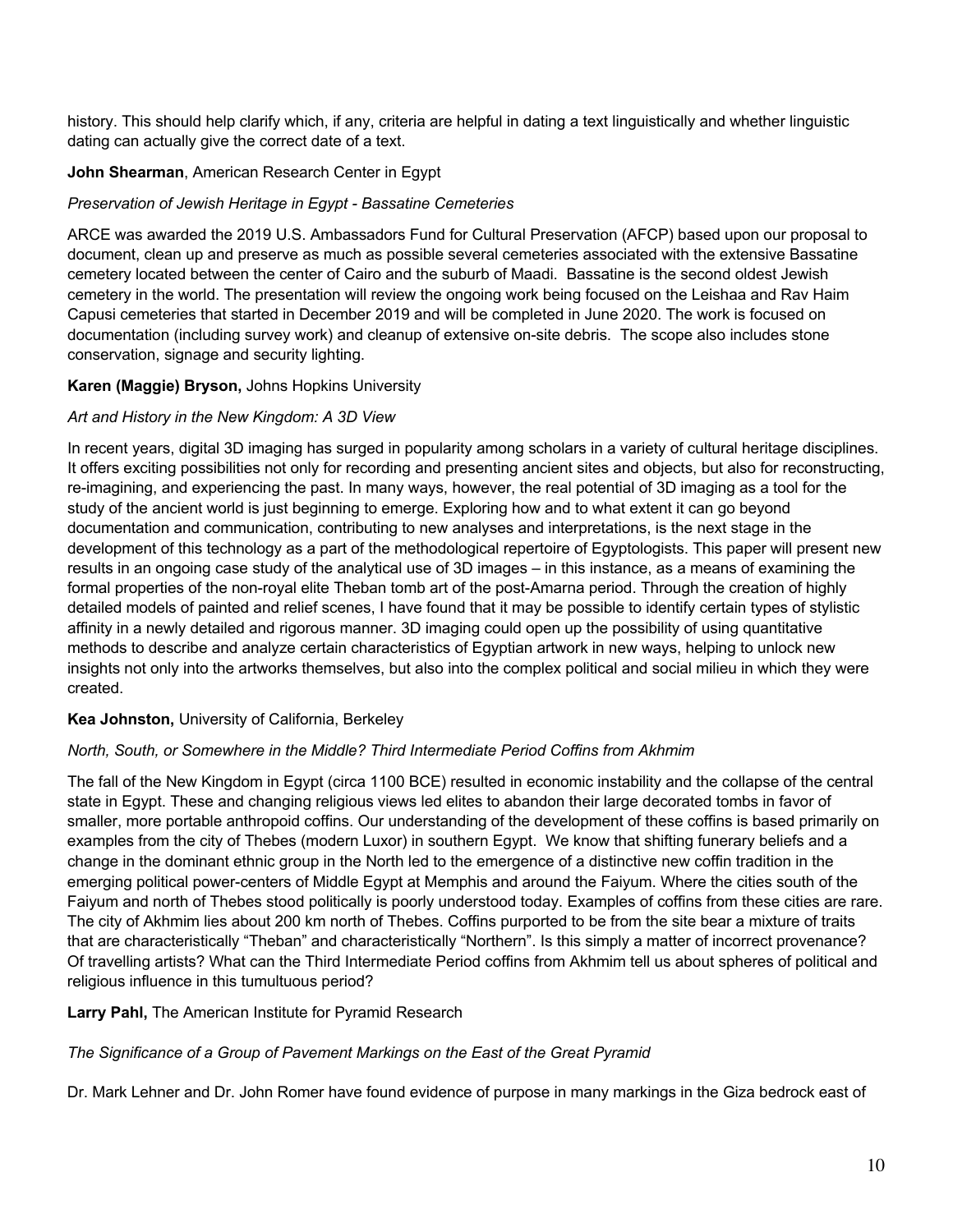the Great Pyramid. Both recognize a series of holes parallel to the Pyramid that seem to have provided guidance for sighting and anchoring alignments in the construction of the Pyramid. In his "The Great Pyramid: Ancient Egypt Revisited", Romer describes a full-sized one-to-one grid, creating essentially a life sized blueprint to guide the Pyramid builders. In "The Pyramid Tomb of Hetep-heres and the Satellite Pyramid of Khufu" Lehner points to trench and hole markings in and near what Petrie called the "Trial Passages" that align to the satellite pyramids and sections of the Great Pyramid's interior. Lehner asks a question which indicates the poignancy of these markings: "How could features of the Great Pyramid's passages, enclosed in masonry high up inside the superstructure, be aligned to features cut into the bedrock … down to the east?" Lehner also points to a series of holes running west from the north side of the Trial Passages which align directly with Pit 1, the "grotto" cut into the service shaft of the Pyramid, and the east-west alignment of the tomb of Hetep-heres with the King's Chamber.

Various times between 2018 and 2020 I examined several sets of markings in this area. In this session I will share tentative conclusions about the significance and purpose of these markings in relation to the Great Pyramid and to the discipline of Egyptology itself.

### **Leslie Anne Warden,** Roanoke College

### *Analyzing Archaeological Ceramics using Business Intelligence*

The time required to process and analyze archaeological ceramics requires selective sampling and analysis of the materials. Digital solutions increasingly have promise of expanding the range and volume of what ceramicists analyze. This paper explores the application of business intelligence (BI) to ceramic data. BI analyzes big data for trends and patterns, especially those not-so-obvious. This focus on finding answers in big data mirrors the goals of the ceramicist and has the potential both to help answer research questions and guide sample selection – all while working on-site. This paper will focus on InfoArch, a BI dashboard, exploring how it works and the results it has yielded. InfoArch was created in partnership between the Kom el-Hisn Provincialism Project (KHPP) and InfoSol, a leader in BI. Currently, InfoArch contains ceramic data from ongoing excavations at Kom el-Hisn and Elephantine Island ("Realities of Life" Project, German Archaeological Institute). These data are ideal for individual and comparative analyses: both projects focus on Old-Middle Kingdom settlement occupations, the processing methodologies are essentially the same, and the research questions focus on determining large-scale patterns in site use, commodity movement and exchange, foodways, and local identities. Comparative analysis via the InfoArch dashboard has allowed us to identify both chronological trends, such as change in form, and local/regional trends such as the diversity of the ceramic corpus and possible trends in cooking. These data provide a necessary quantitative foundation for social reconstructions.

### **Lingxin Zhang**, Johns Hopkins University

### *Who wrote the Tebtunis astrological books? — A proposal*

Who composed the astrological treatises at the Tebtunis Temple Library? This presentation proposes a likely scenario in which the High Priests of Ptah at Memphis and their associates were involved in adapting Babylonian astronomical/astrological knowledge into Egyptian traditions. In support of this hypothesis, I investigate the connections between Memphis and Tebtunis from the literary, funerary, and religious perspectives. Perhaps most striking are the textual similarities between the Tebtunis astrological compositions and the funerary autobiographies of Memphite priests from the Ptolemaic period, especially those belonging to the family of the High Priests of Ptah. The Memphite connection could also explain Imhotep's prominent role in texts across the board from the Tebtunis Temple Library; since the Memphite necropolis (Saqqara) is a renowned cultic center for that deity. This talk grounds the Tebtunis-Memphis connection on the historical agents by examining the priestly titles which the High Priests of Ptah and their associates bear. The intersection of cultic fluency, high literacy, and intellectual curiosity identifies the High Priests of Ptah and their associates as strong candidates for composing astrological materials such as those discovered at Tebtunis. Additionally, the High Priests' access to foreign knowledge through their ties with the Alexandrian court is a sufficient condition for adapting and circulating foreign knowledge. Recently there has been a revision in the history of early science regarding Egypt's contributions. This talk engages with such discussions from a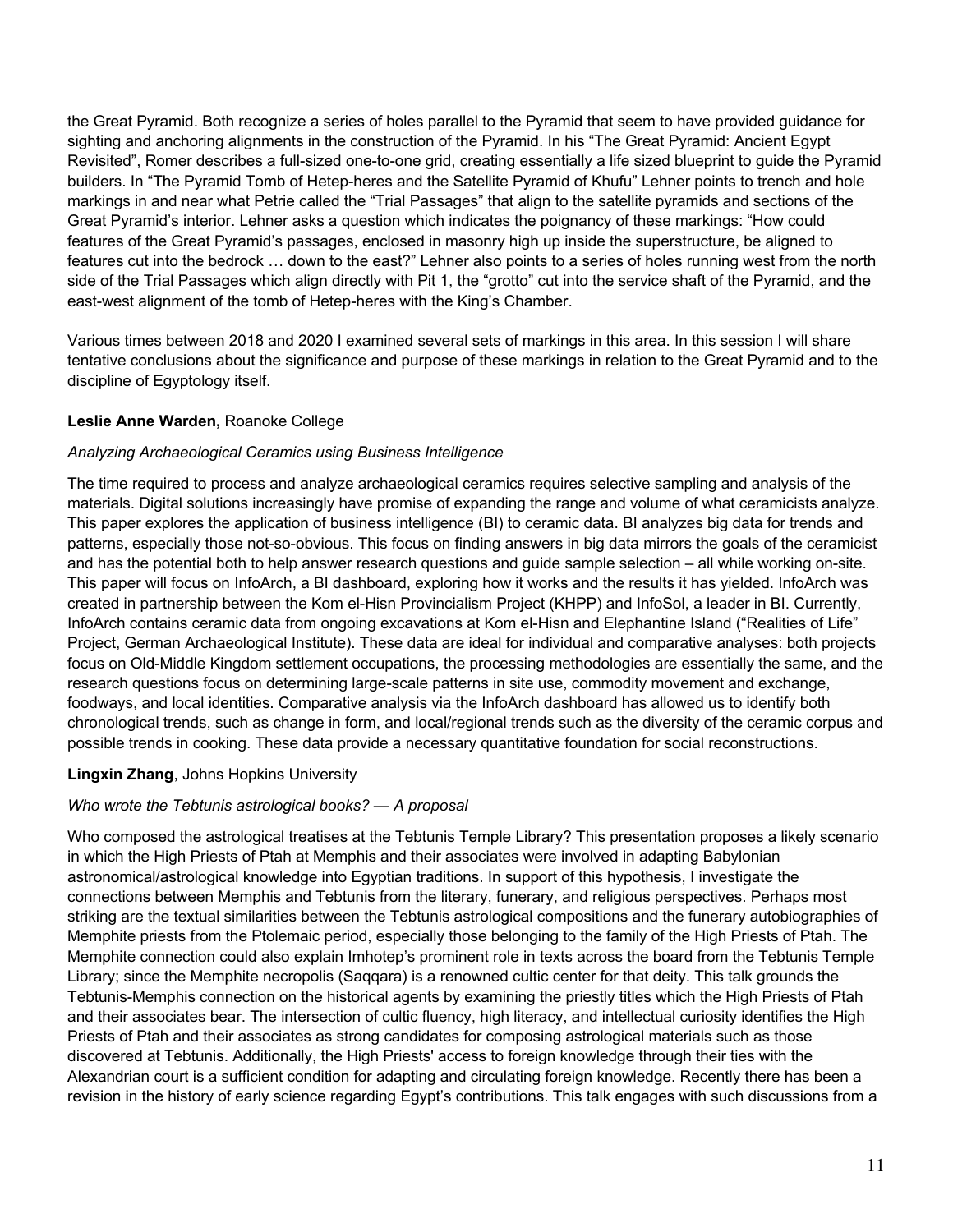less explored perspective by focusing on historical individuals and their agency in knowledge production.

### **Lisa Saladino Haney**, Kansas City Art Institute

### *Considering Coregency: The Evidence for Shared Power between Amenemhet I and Senwosret I*

For nearly 50 years, Middle Kingdom scholars have debated the existence of a series of coregencies during the 12th Dynasty. Evidence in favor of the practice first surfaced in 1828 as a result of T. Young's discovery of the Stela of Hapu at Aswan, one of three known double-dated monuments from the early 12th Dynasty. These inscriptions preserve the names of two kings along with two separate year dates; however, they all differ in both style and context. In the late 1970s, a discussion began over the interpretation of these monuments, causing a rift in the scholarship that is still present today. For many, the validity of the concept rests on the proposed period of shared power between Amenemhet I and his son, Senwosret I. This first potential coregency is the best documented and the most intensely scrutinized. This paper provides an up-to-date reanalysis of all of the data related to a potential period of shared power between these two kings. The evidence includes a double-dated stela, a series of single dates, several objects that name and/or depict both kings, archaeological remains, and potential literary references found in The Teachings of Amenemhet I and The Tale of Sinuhe. In addition, an overview of the royal statuary of these two kings, in particular that of Senwosret I, offers further insight into some of the technical aspects related to shared power during the 12th Dynasty.

### **Margaret Swaney**, Johns Hopkins University

### *Queenly Power at the Ptolemy XII Repit Temple at Athribis*

During the Ptolemaic Period, several Egyptian queens attain heightened levels of political power, a dynamic that is borne out in the decoration of contemporary temples. As divine co-rulers, these women typically appear behind—or, more exceptionally, in front of—their male counterparts as either passive or active participants in cult. The most powerful queens, however, appear alone as sole ritualists. This paper considers exciting new evidence for the representation of three now-anonymous queens at the Ptolemy XII Repit temple at Athribis, two of which appear without their male counterparts, thus challenging the assumption of a decline in queenly power during this king's reign. In addition to considering the potential identities of these women, I also discuss the somewhat surprising presences and absences of queens' names in the Repit temple texts, including the only hieroglyphic attestations of Berenike IV, Ptolemy XII's daughter who ruled during his exile to Rome, shedding new light on some unresolved historical questions. A stylistic analysis of these queenly representations within their architectural contexts also acts as a point of entry for fine-tuning the temple's decorative phases, providing new insights into late Ptolemaic temple building.

### **Mark Janzen**; **Terrence J. Nichols**, Southwestern Baptist Theological Seminary

### *The Third Season of Epigraphic Work at the Cour de la Cachette, Western Exterior Wall*

The scientific recordation and reproduction of the reliefs inscribed on the western exterior wall of the Cour de la Cachette remains one of the goals of the Karnak Great Hypostyle Hall Project. It is vital that the western wall receive full recordation due to its exposure to weathering and other natural sources of damage. The third field season at the Western Wall took place in December 2019. This field report serves to accomplish three purposes: first, to recount the principal discoveries made at the wall during the season and their implications; second, to provide an update of research done to substantiate a discovery in a previous season; third, to discuss the updated process of digital epigraphy used to further the discussion on digital epigraphic methodology. Regarding the results, a few of the principal discoveries include the large number of revealed palimpsests in several scenes on the north end, the verification and update to the hieroglyphic text on the wall, and a newly discovered, badly damaged cartouche. In addition, research was conducted in the libraries and photo archives in Luxor regarding the reconstruction of Karnak Temple to help substantiate the claim of a misplaced block located during the 2017 season. Regarding digital epigraphy, the modified process to Chicago's Digital Epigraphy was used in the field for only the second time and demonstrates that it continues to produce good results. In summary, the 2019 field season was a productive year, with all of the initial season goals met and even more work completed.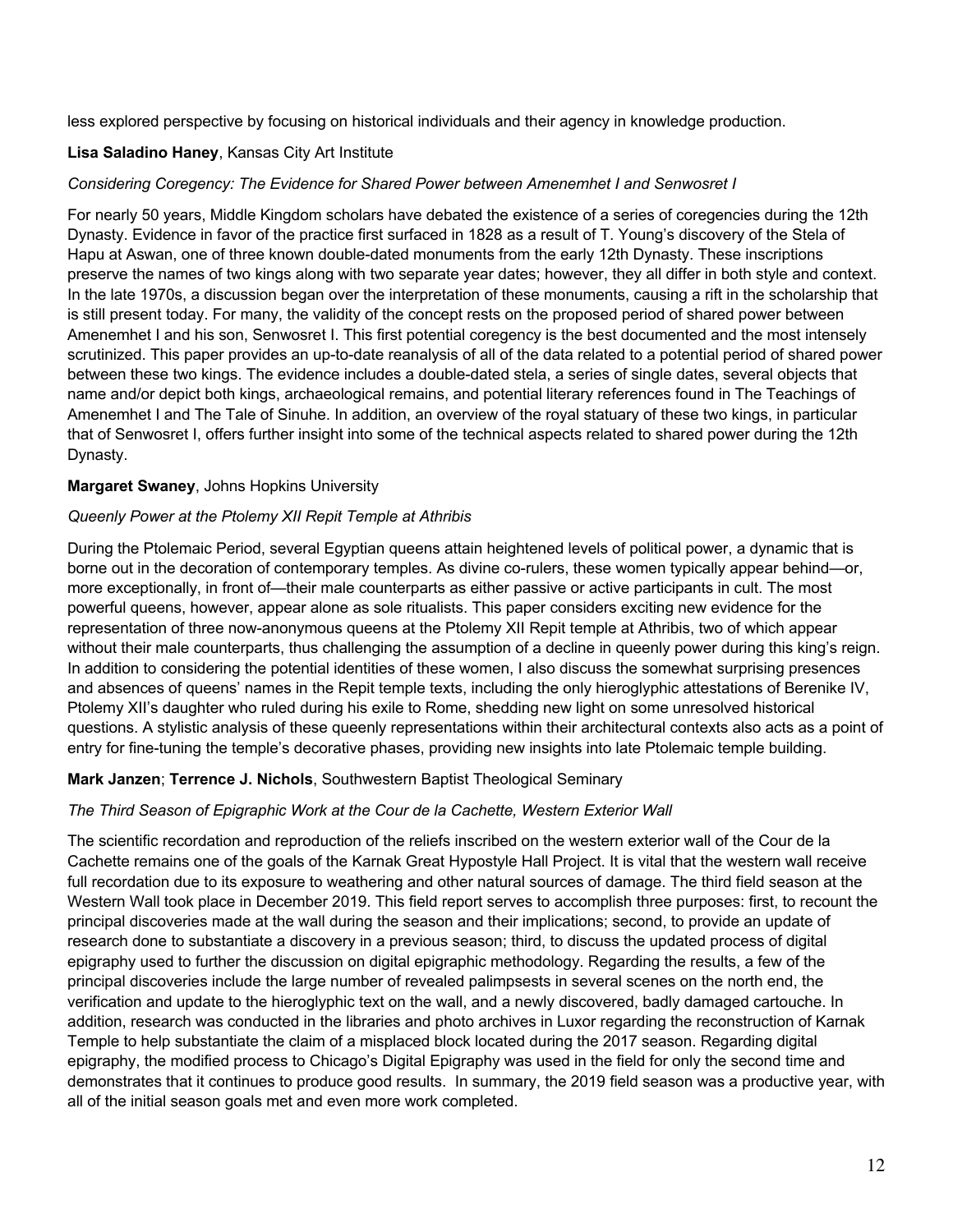### **Michael Robert Tritsch**, Johns Hopkins University

#### *The Encroachment of Domestic Religion at Karnak: Preliminary Interpretation of Findings in the Mut Precinct*

This paper explores the archaeological excavation of Violaine Chauvet, located in the rear of the Precinct to the Temple of Mut, outside the Eighteenth Dynasty enclosure wall, with the context of interest consisting of a sandstone feature comprised of pavers and a lintel with cavetto cornice and torus roll, surrounded by collapsed, painted mud brick, primarily red. The latter appears to be related to architectural features, mainly jambs and cornices. The majority of pottery recovered in situ dates it to the first half of the Eighteenth Dynasty, but this area had been cleared in 2005 when pottery identified as Ramesside was reportedly found, with the interpretation being a neighborhood chapel with a garden shrine. However, from a thorough review of New Kingdom domestic sites, this context shares significant similarities to the "divan room" in Deir el-Medina houses or the "central room" in Amarna houses. The sandstone feature bears a striking likeness to a divan and the painted mud brick is consistent with a niche shrine commonly found in these rooms. At both sites, the color red appears almost exclusively on door jambs and niches, however the style of painting seems unique. Photogrammetric analysis of this context and objects from similar contexts at European museums has also been performed, greatly aiding in the interpretation. These findings may help to elucidate the purpose of these enigmatic emplacements and identify a local regional style in domestic architecture, possibly speaking to the representativeness of Deir el-Medina to other New Kingdom habitation sites.

**Mohamed Abdelaziz Abdelhalim Mahmoud**, Alexandria University, Indiana University and Ministry of Egyptian Tourism and Antiquities

### *Physically based rendering (PBR) of Egyptian collection at Brooklyn Museum: New methods for photorealistic rendering*

Physically based rendering (PBR) is an approach in computer graphics that seeks to render graphics in a way that more accurately models the flow of light in the real world. Photogrammetry may be used to help discover and encode accurate optical properties of materials. The paper presents methods for photorealistic rendering of virtual objects at Brooklyn museum so that they can be seamlessly composited into images of the real world. To generate predictable and consistent results, we study physically based methods, which simulate how light propagates in a mathematical model of the augmented scene. This computationally challenging problem demands both efficient and accurate simulation of the light transport in the scene, as well as detailed modeling of the geometries, illumination conditions, and material properties. In this presentation, we discuss and formulate the challenges inherent in these steps and present several methods to make the process more efficient. This work-in-progress 3D imaging project by the Egyptology Program at Indiana University Bloomington. The paper also presents use the development of a methodology for the virtual anastylosis (re-erection) of five sculptural fragments belonging to Ramesses II located in Tanis, Egypt. Fundamental to the method is photogrammetry to create 3d modeling of fragments. Through this process we are able to visually re-assemble the fragments without intervening directly on the pieces.

### **Mostafa Abdelmeguid**, Independent Scholar

### *Paris, Hyde Park, Beverly Hills All in Cairo*

This essay argues that two Egyptian rulers used their power to impose meaning – through architectural forms to transform their capital city – to manifest their influence over society. This essay will focus on two epochs in Cairo: the time of khedive Ismail to modernise and 'Europeanise' Cairo, with Haussmann architecture and, Hosni Mubarak's era, where an urban boom of gated communities and malls set to promote neoliberalism. I borrow concepts from Pierre Bourdieu's symbolic violence and capital, which will help illustrate how architecture has been a primary influence to change the culture of the city. Additionally, Veblen's conspicuous consumption will also be crucial in explaining patterns of consumption of these architectural forms within the two case studies. Symbolic capital has the power that allows the dominant (i.e. Egyptian rulers) to impose their habitus through giving high status value to creative goods and services; urban forms and policies. Through conspicuous consumption of buildings and urban expansion initiated by the rulers, the buildings gain high status value since they are immediately adopted by society's affluent people for recognition by the possessors of symbolic capital. The ruler's habitus becomes the means that categorizes social classes and signals status. However, the possessor, or ruler in this case, must not fall into the illusion that owning the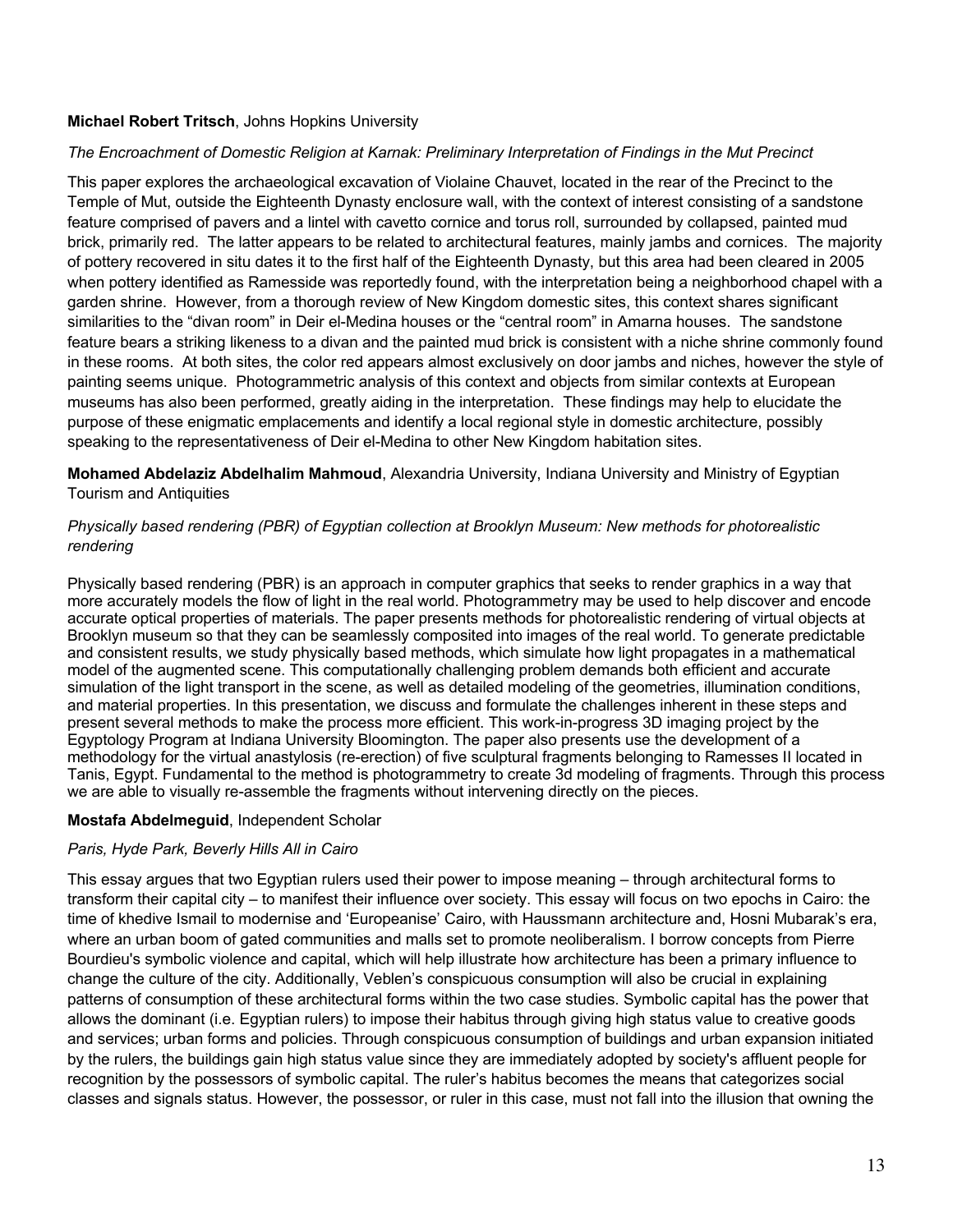highest symbolic capital, grants the possessor the ultimate ability to transform society. The pace of introducing new social values has to be governed by the reality of that society; otherwise, it does not flourish, as the two cases indicate.

### **Natasha Ayers**, Institute for Oriental and European Archaeology, Austrian Academy of Sciences

### *New Kingdom Intrusive Burials at Saqqara: Cultural Complexity in Material and Practice*

While excavating the large Early Dynastic mastaba tombs at Saggara in the 1950's and 1960's, Walter B. Emery uncovered a number of intrusive New Kingdom burials with a complex combination of material culture and burial practices traditionally interpreted as signifiers of distinct cultural groups. Modes of burial documented by excavation records and photographs (now in the EES Archives) show some persons buried in coffins and others, more surprisingly, on "Nubian style" wooden beds. So far, only one of the Saqqara burials has received much attention from scholars, due to that assemblage containing a rare faience rhyton of Minoan shape, a Cypriot Base Ring I jug, Egyptian pottery, and Nubian or "Nubian style" pottery. Previous scholarly disagreement over the date of this burial (i.e. late Second Intermediate Period, R. Merrillees; early Dynasty 18, J. Bourriau; Tuthmoses III, D. Aston), as well as the overly simplistic cultural-historical description of many of these burials as Nubian soldiers by Emery, demonstrates a fresh appraisal of the Saqqara intrusive burials is overdue. Can these burials be more securely situated chronologically? How can recent material culture theory aid in understanding the objects and burial practices employed at Saqqara? This paper will discuss preliminary observations on several specific burials, in addition to the character of the intrusive burials as a group, based on original excavation documentation used in combination with recent study (2019-2020) of the objects now held in U.K. museums.

## **Nicholas R Brown**, UCLA Egyptology

## *Raise Me Up and Repel My Weariness! A Study of Thutmose III's Coffin (CG 61014)*

Discovered in the Royal Cache of Deir el-Bahari in 1881, the coffin of Thutmose III serves as a striking example of the re-commodification and reuse of royal coffins and burial equipment during the 21st Dynasty. Here, the coffin receives the attention it deserves with an in-depth study, analysis, and proposed reconstruction of its exterior decoration. First, the coffin's movement is tracked from its original burial place (KV34) to the Deir el-Bahari cache (TT320), along with a summary of the coffin's attributions to Thutmose III. Second, an overview of the coffin's preserved exterior decoration follows, with an analysis of particular motifs and iconography. Third, the same is done for the interior decoration, which unlike the exterior is completely intact. Fourth, the preserved hieratic joint inscription is translated with commentary. Some highlights of studying the coffin of Thutmose III include: the earliest evidence of the vulture-cobra motif at the king's forehead in the 18th Dynasty; the use of a matting motif to decorate the interior, to aid in the king's protection and regeneration in the afterlife; and a translation of a hieratic joint inscription, the only-known example from a royal coffin to date.

### **Owen Murray**, OMM Photography/The Epigraphic Survey (Chicago House)

### *Modeling the Past: Creating 3D Models From Archival Imagery*

Since the inception of photography, Egypt and its monuments have found themselves the subject of countless photographers, not to mention millions upon millions of tourists. The photogrammetric processes used to generate 3D datasets that have become a staple in modern Egyptological documentation require multiple, overlapping images, generally taken in a specific order. Although archival photographs rarely overlap enough for them to be used in this process, there are rare — and valuable — occasions when they do. This paper will look at reconstructing the East Wall of the Hall of Offerings (VIII) in Luxor Temple from the archival imagery of French Egyptologist Alexandre Moret, courtesy of the Collège de France. It will cover how archival film negatives can be integrated with more recent digital imagery in order to produce rectified 3D models that virtually reconstruct monuments as they would have appeared in the past. It will cover basic photogrammetric methodology, from image acquisition to post-processing and treatment of individual images using Adobe CS applications, through to combined image alignment, dense cloud, mesh and texture generation using Agisoft Metashape. The paper will also emphasize how archival and publication best practices can assist the work of current documentation efforts, and explore how further archival imagery data mining may provide a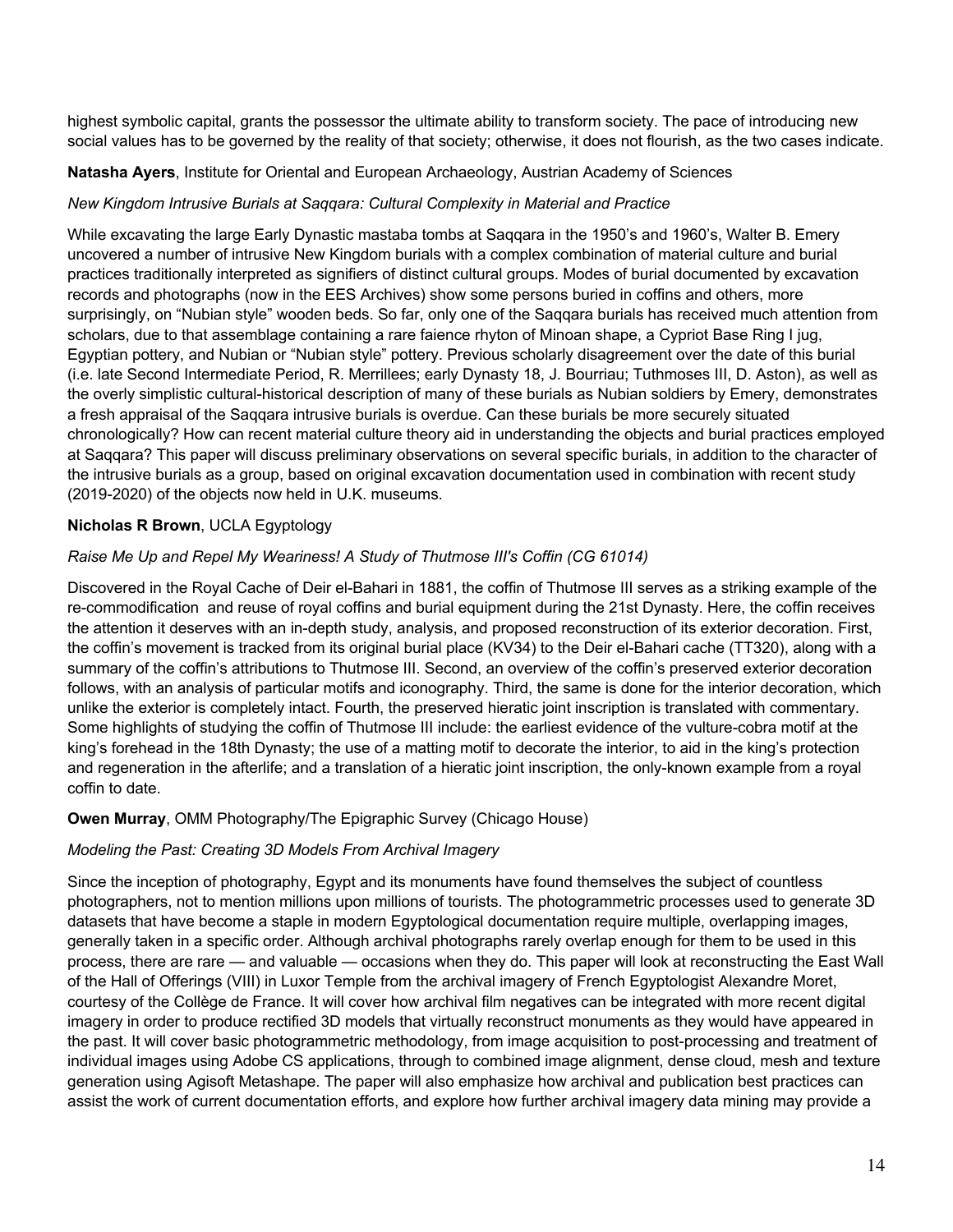glimpse into the past that has been hitherto unimaginable.

## **Patricia A Butz**, Savannah College of Art and Design

### *Dialogue at Edfu? The Dedications of Lichas, son of Pyrrhus, and the Concept of Double Composition*

This paper examines the dedications of Lichas, son of Pyrrhus, associated with the temple site of Edfu. The better known of the two plaques, today in the Brooklyn Museum, is secure in provenance and dated internally to the reign of Ptolemy IV Philopator. It consists of a 7-line inscription in Greek on heavy black basalt. The second plaque, in the Hermitage, displays the same text with only one difference: the god Dionysos is named instead of Serapis. Most remarkably, the stone is described as granite, maybe even light-colored. The plaques recall another pair of dedications: the inscribed statuettes of Nebmerutef in the Louvre and dated to the reign of Amenhotep III, one fashioned in greywacke but the other in alabaster and the gift of the king. Both were probably given by the high official at Hermopolis honoring the god Thoth, depicted with him as a baboon. The paper argues that the Hermitage plaque should also be from Edfu and discusses the meaning of the iteration of the text, accompanied by the differentiation of materials. Furthermore, the Lichas inscriptions state that he served twice as commander of the expedition to obtain elephants from the Red Sea area for the king's military engagements. At the core of the paper is the concept of doubleness in Egyptian art, and why each of these high officials, one Egyptian and one Greek, dedicates his supreme work, scribal for Nebmerutef and military for Lichas, in this format at a religious site.

### **Peter Lacovara**, The Ancient Egyptian Heritage and Archaeology Fund

### *Rescue Archaeology at Deir el-Ballas 2019-2020*

The fieldwork undertaken at Deir el-Ballas from December 1, 2109 to January 30, 2020 conducted by the Ancient Egyptian Heritage and Archaeology Fund under the aegis of the American University in Cairo, concentrated on developing strategies to protect and restore the important Palace-City of Sekhenenre and Ahmose. In addition, we have also concentrated on the completion of recording of the areas excavated by the original Phoebe A. Hearst Expedition, directed by George A. Reisner on 1900-1901. In particular, we have concentrated on those areas threatened by the expansion of the adjacent modern town and cemetery, and the stabilization and preservation of the standing monuments. This season we continued our work on the survey, documentation, and restoration of the 'South Palace,' as well as several houses beside the North Palace that were in danger of destruction by the expansion of the neighboring modern cemetery. We also undertook a survey and clearance in preparation for the construction of enclosure wall to protect North Palace from the encroachment of the modern village.

## **Sarah L. Symons**, McMaster University

## *Star Clocks and Astronomical Tableaux in XXth Dynasty Tombs in the Valley of the Kings*

Tombs KV1, 6, and 9 in the Valley of the Kings each contain pairs of depictions of the sky ("sky pictures" or astronomical representations (Symons, 2015)) associated with twenty-four star charts known as "Ramesside Star Clocks" (Champollion, 1833; Neugebauer and Parker, 1966; Leitz, 1995). Together, these elements form extensive astronomical "tableaux". KV9, the tomb of Rameses V/VI, contains two such tableaux while KV1 (Rameses VII) and KV6 (Rameses IX) contain one each. These four tableaux represent a dense volume of pictorial astronomical knowledge. The astronomical diagram elements have been well-studied (headed by Neugebauer and Parker, 1969), but the star clock tables still pose many unanswered questions and their relationships to the diagrams and to the tombs themselves have also been somewhat overlooked. Here, we will review the spatial location and orientation of the Ramesside astronomical tableau within the tomb and explore what it indicates about the observational method underlying the star clock tables.

### **Seria Yamazaki**, Waseda University

### *"Royal Object Ritual" in the Middle Kingdom: Analysis of Object Friezes and Archaeological Materials*

In the Middle Kingdom, it was important to associate the deceased with Osiris for resurrection, and certain royal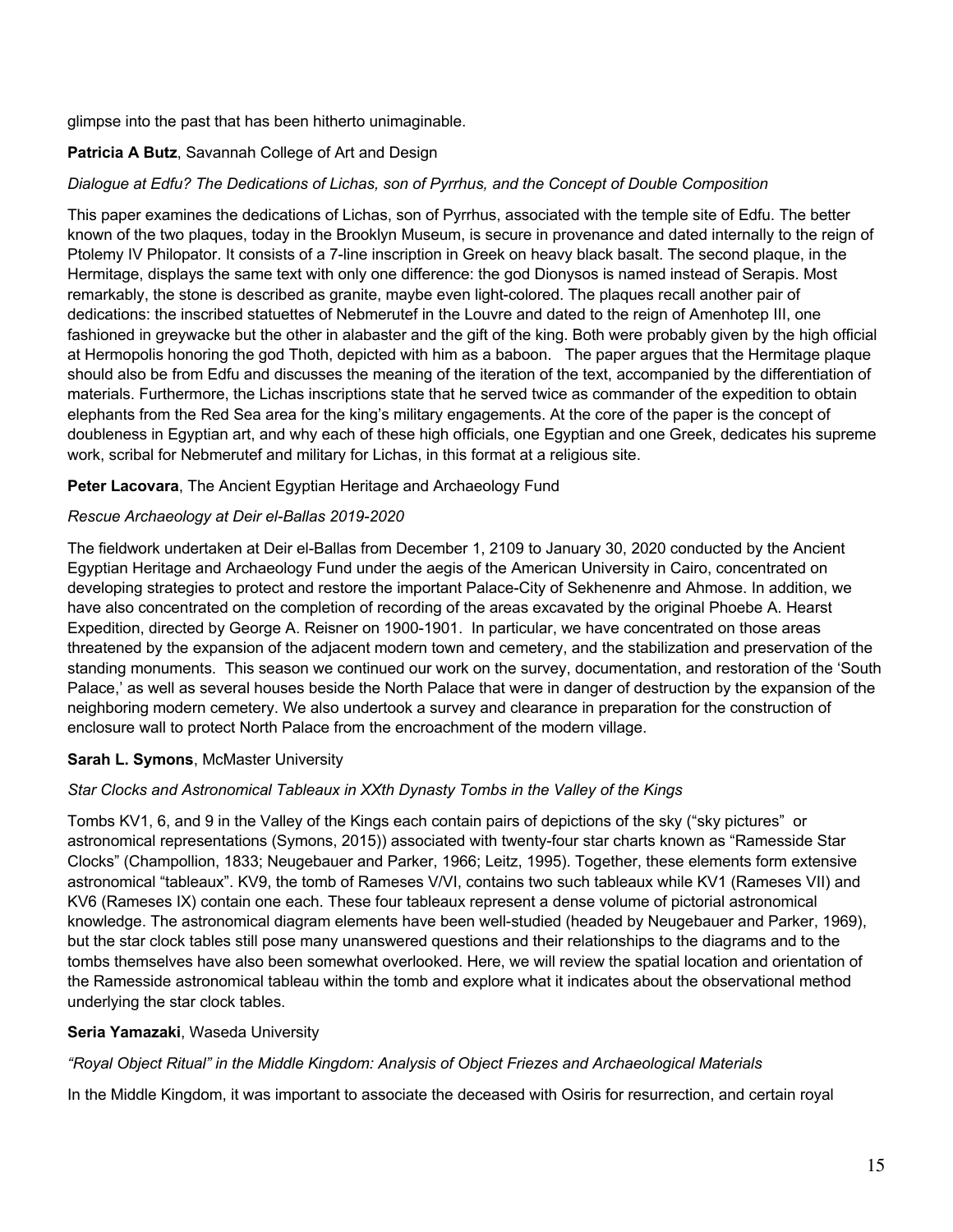insignia, such as scepter and flail, were deeply connected to this. These objects were often depicted in friezes on the interior of rectangular coffins. The object friezes comprise pictures of various objects and labels indicating their names and locations, but their assemblages and the relationship between the pictures and labels are unclear. Some of their parts represented "royal object ritual," which originated from the Pyramid Texts in the Old Kingdom, with certain royal insignia used for this ritual. Such royal insignia were also used as real grave goods in royal and non-royal burials, which are sometimes called "court type burials." The aim of this paper is to clarify both the idea and practice of using certain royal insignia at funerals in the Middle Kingdom. Specifically, this paper reconstructs the ideal usage of royal insignia at funerals through the analysis of object friezes, which is further compared with the assemblage of real royal insignia from Middle Kingdom tombs. The results indicate that there were differences between the representations in object friezes and actual usage of royal insignia, though there was also correspondence. For instance, certain rules, including the disposition of royal insignia, which are not shown by labels in object friezes, can be seen in actual burials. This indicates the strengthening of the Osirification in reality when we consider the idea behind such differences.

## **Traci Lynn Andrews**, University of Chicago

### *Anubis and Clark: an ancient expedition to reach the Red Sea*

From the Punt expedition on the walls of Deir el-Bahri to the copper mined from the Sinai, ancient Egypt's use of the Red Sea for transportation and trade is well known. But, how did they discover the Red Sea? The Eastern Desert, which separates the Nile from the Red Sea, is the size of Minnesota and quite inhospitable. With no access to water and 100s of miles to traverse, how would the Egyptians have known the Red Sea was there? This paper seeks to answer these questions utilizing Geographic Information Systems (GIS) and the numerous petroglyphs that graffiti the Eastern Desert cliffs. Initiated using satellite imagery, the region's maze of wadis were mapped by studying the slope and the hydrology that created this distinct landform. Then, documented petroglyphs were used for spatial distribution analysis, in order to understand the spread and accumulation of these engravings. With this spatial autopsy, we could know whether the Egyptians discovered the Red Sea by accident or if they ventured into the unknown with an end in sight, granting more insights into Egypt's over-land travel along with the possibility of identifying new sites for ancient maritime activity. This paper presents a holistic review of both the naturally formed landscape and the man-made art that adorns it to understand the people who journeyed through it.

### **Walaa Mostafa**, Director, Greco-Roman Museum Alexandria

### *The Effects of Different Cultural Influences on Ancient Egyptian Tomb Stelae*

Egyptian stelae were where offerings to the dead were made since the beginning of Egyptian culture. They were rectangular in shape and bore the names and titles of the dead, indicating that the ancient Egyptians believed in life after death. Stelae were made of stone and later developed to become tall rectangular objects with rounded tops. When Alexandria became the capital of Egypt in the Ptolemaic Roman Periods, it was one of the important centers of Hellenistic culture. Its unique geographic location made it a junction and meeting point connecting different cultures. Alexandria was a cosmopolitan city full of different nationalities, cults, traditions, costumes and jobs. Stelae were, therefore, made in different shapes, materials, styles and forms, being products of the different cultures in Alexandria, which influenced Egyptian society. My research is based on analyzing the development of stela shapes and materials, as well as trying to distinguish the different types, from the beginning of Egyptian history, up to the periods in which Greeks and Roman inhabited Egypt and settled there for years, thus interacting with the Egyptian environment and people. My paper will demonstrate how this kind of multiplicity and cultural acceptance affected the style of Egyptian stelae.

## **Ziting Wang**, The University of Chicago

## *The "Breath of Life" in Foreign Relations During the New Kingdom*

The term "Breath of Life" (tw (n) onh) was first attested in New Kingdom royal inscriptions during the reign of Hatshepsut and seemingly referred to some kind of spiritual nourishment that the Pharaoh granted to compliant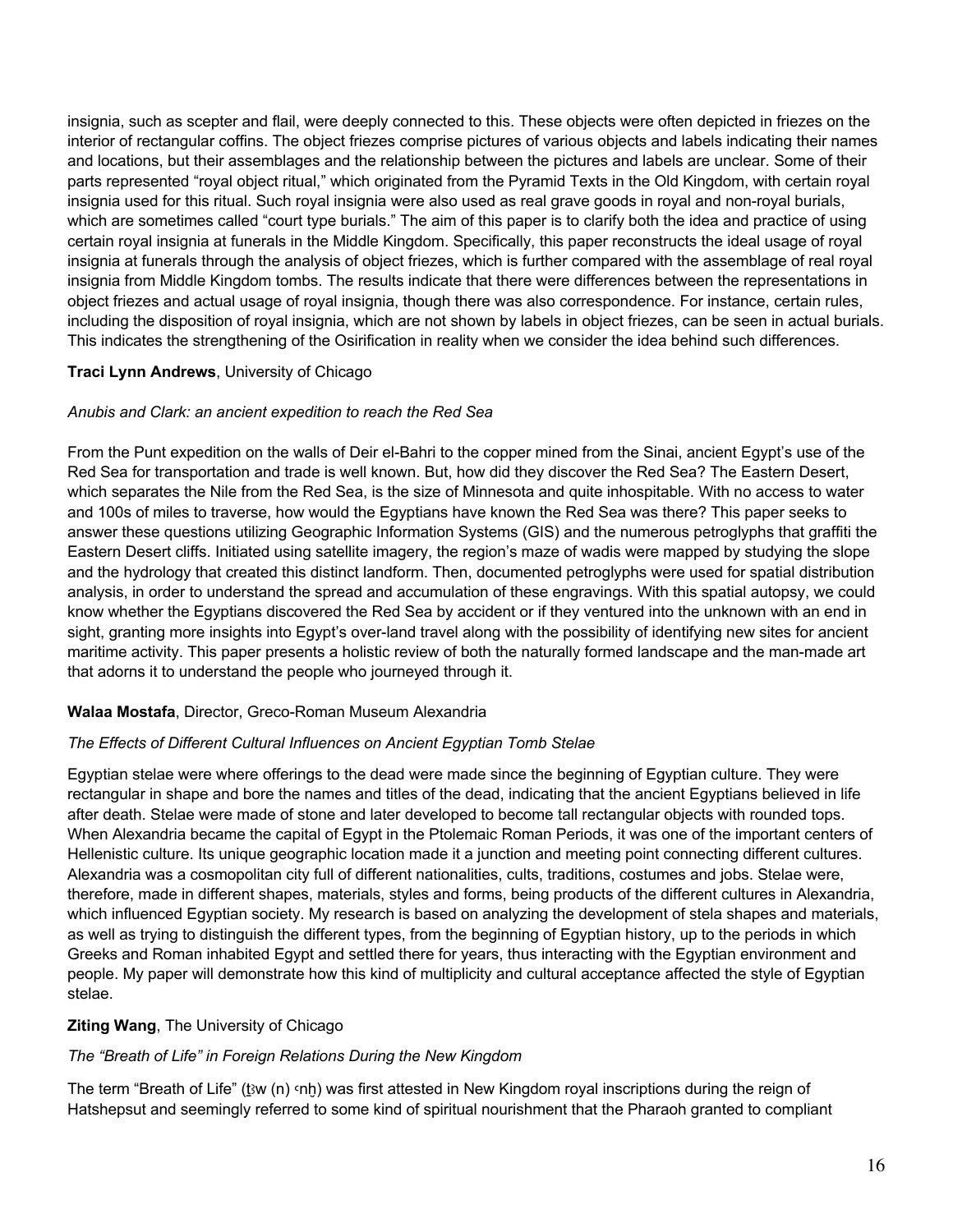foreigners. Over time, it became an indispensable element of the texts accompanying foreign tribute/gift presentation scenes and largely retained its original meaning as an ideological item. Thus, it concealed the indisputable fact that the Pharaoh reciprocated foreign rulers with material goods, which was abundantly evidenced by the Amarna Letters. Furthermore, it strengthened the concept of divine kingship for it was the gods that were normally depicted as the dispenser of life/"Breath of Life" in religious contexts. This term continued to emerge in New Kingdom royal and private inscriptions with expanding connotations. It is noteworthy that it featured not only in Egyptian sources intended for an internal audience; it also entered the repertoire of diplomatic vocabulary and was employed by foreign rulers in a few of the Amarna Letters. This research seeks to clarify the various meanings of the "Breath of Life" and explore its significance in foreign relations during the New Kingdom. It will present a diachronic study of the term from political, economic, and religious perspectives, utilizing both Egyptian and cuneiform sources. Its main goal is to furnish evidence for intentional export of Egyptian ideology during Egypt's interaction with other ancient Near Eastern political entities and ameliorate the impression of wholesale adoption of the ancient Near Eastern diplomatic traditions.

-------------------------------------

# POSTER ABSTRACTS

Abstracts are published exactly as they were submitted to the American Research Center in Egypt

### **Abdelmoniem Mohammed**, Fayoum university

### *Black Pigment in Ancient Egypt (Definition and Types)*

The black color of the old Egyptian is the color of darkness and the water of the first ocean, and the black color has been taken off against all divine figures. The black color also represented the opposite ideas: Power, modesty, rebellion, harmony, wealth, poverty, and also refers to absences, modernity, evil, sadness, night, death, to the lower world, and at the same time to Baath and fertility, and black mud became a symbol of Egypt itself and was called a "black earth".The ancient Egyptian had the language of color and used darker tones as a sign of sadness, and black represented death and the hereafter for the ancient Egyptians, and the color black was a psychological psychology, especially for the ancient Egyptian, as it expresses immortality and resurrection, so it is often used in funerary rituals.

### **Cannon Aileen Fairbairn**, University of Memphis

### *Communicating Power Through Iconography: A Suckling Scene from the Temple of Seti I at Abydos*

This poster looks in detail at a scene from the First Hypostyle Hall of the Temple of Seti I at Abydos. The scene is located on the lower portion of the south wall (PM VI [1970], 5 [49]). In the scene, Ramesses II is first shown being held by the goddess Isis while wearing the Blue crown. He is subsequently shown being suckled by four forms of the goddess Hathor, each with a different geographical epithet. In each Hathor-Ramesses II pairing, Ramesses II wears a different crown – the White crown, Red crown, Atef crown, and Nemes headdress. This scene has received very little scholarly attention. The most recent line drawing, by Mariette, dates to 1869 and the only known published photograph, by Capart, dates to 1912. First, an entire translation of the text accompanying the scene will be provided. Next, I will examine the implications of the ideology of the scene looking at the roles played by Hathor and Isis, the significance of suckling, the locations presented in the epithets of Hathor, and the choice of crowns worn by the figures. Finally, I will interpret the scene in the context of the First Hypostyle Hall as a demonstration of the extent of Ramesses II's power over both the geographical land of Egypt and his power in the divine realm.

**Nagwa Sayed Abdel Rahim,** Department of Conservation, Faculty of Archaeology, Fayoum University, Egypt; **Wael Sabry Mohamed** (Polymers Department, National Research Center, Egypt; **Mohammad Hefny Moghazy**, Department of Conservation, Museum of Islamic Art, Cairo

*The Use of Nano - Polymers in the Assembling of Archaeological Glass*